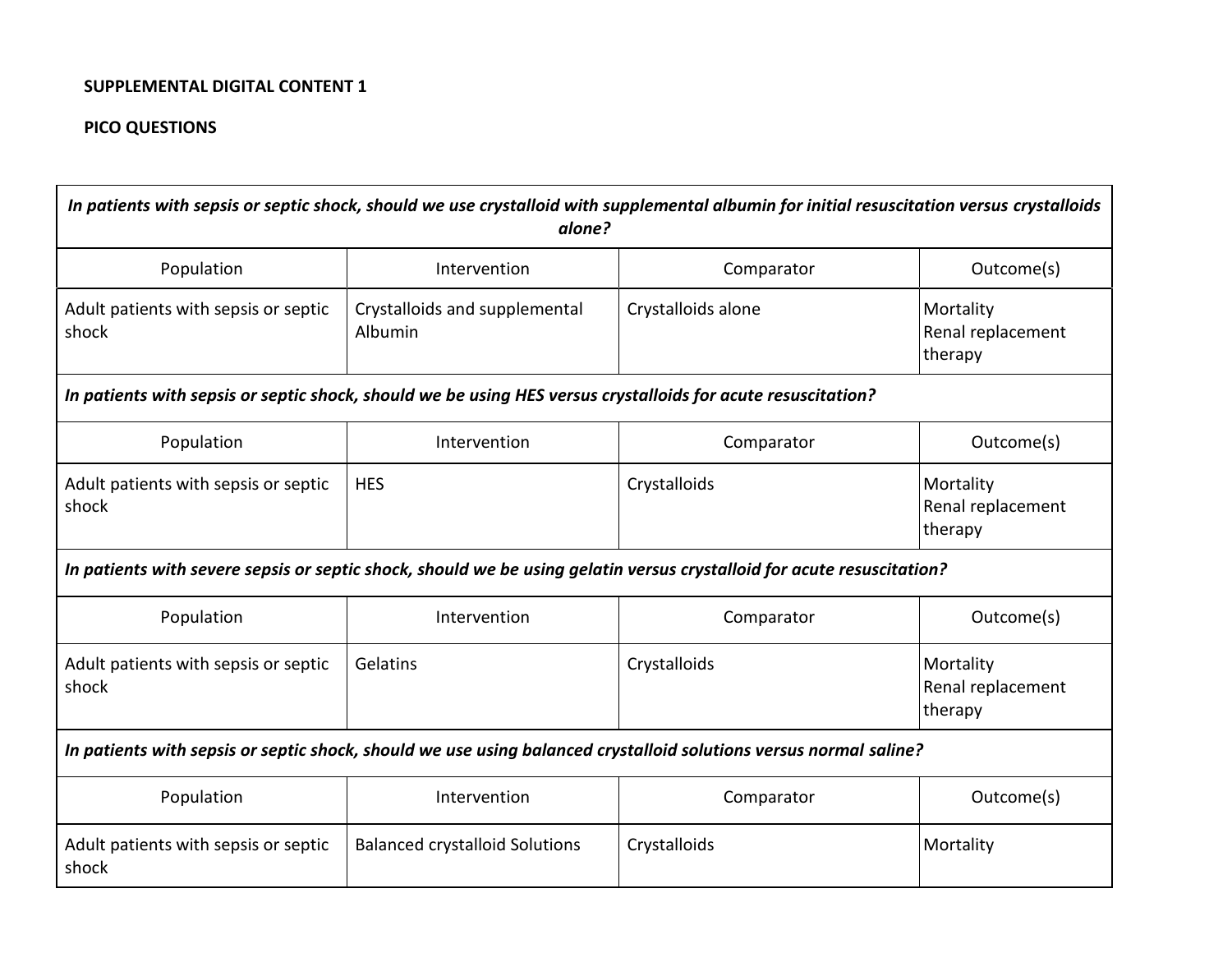|                                                                                                                |                                                                                                            |                                                                                                                                    | Renal Replacement<br>Therapy |
|----------------------------------------------------------------------------------------------------------------|------------------------------------------------------------------------------------------------------------|------------------------------------------------------------------------------------------------------------------------------------|------------------------------|
|                                                                                                                |                                                                                                            | In patients with sepsis or septic shock, should we recommend using repeated fluid challenge based on hemodynamic variables?        |                              |
| Population                                                                                                     | Intervention                                                                                               | Comparator                                                                                                                         | Outcome(s)                   |
| Adult patients with sepsis or septic<br>shock, that are suspected to be<br>hypovolemic                         | Repeated fluid challenge as long<br>guided by hemodynamic<br>improvement in dynamic or<br>static variables | Not continue fluid challenges or use<br>alternative criteria                                                                       | Mortality                    |
| In patients with sepsis or septic shock, should we use early goal directed therapy protocol for resuscitation? |                                                                                                            |                                                                                                                                    |                              |
| Population                                                                                                     | Intervention                                                                                               | Comparator                                                                                                                         | Outcome(s)                   |
| Adult patients with sepsis or septic<br>shock                                                                  | <b>EGDT</b> protocol                                                                                       | Other protocols or physician guided<br>therapy                                                                                     | Mortality                    |
| lactate levels?                                                                                                |                                                                                                            | In patients with sepsis or septic shock with elevated serum lactate, should we incorporate resuscitation goals aiming to normalize |                              |
| Population                                                                                                     | Intervention                                                                                               | Comparator                                                                                                                         | Outcome(s)                   |
| Adult patients with sepsis or septic<br>shock and elevated lactate level                                       | <b>Resuscitation targeting</b><br>normalization of lactate levels                                          | Resuscitation targeting other goals<br>Not including lactate                                                                       | Mortality                    |
|                                                                                                                |                                                                                                            | In patients with septic shock requiring vasopressors, should we target mean arterial pressure (MAP) of 65 mmHg vs. higher MAP?     |                              |
| Population                                                                                                     | Intervention                                                                                               | Comparator                                                                                                                         | Outcome(s)                   |
| Adult patients with septic shock<br>requiring vasopressors                                                     | MAP of 65 mmHg                                                                                             | MAP above 65 mmHg                                                                                                                  | Mortality                    |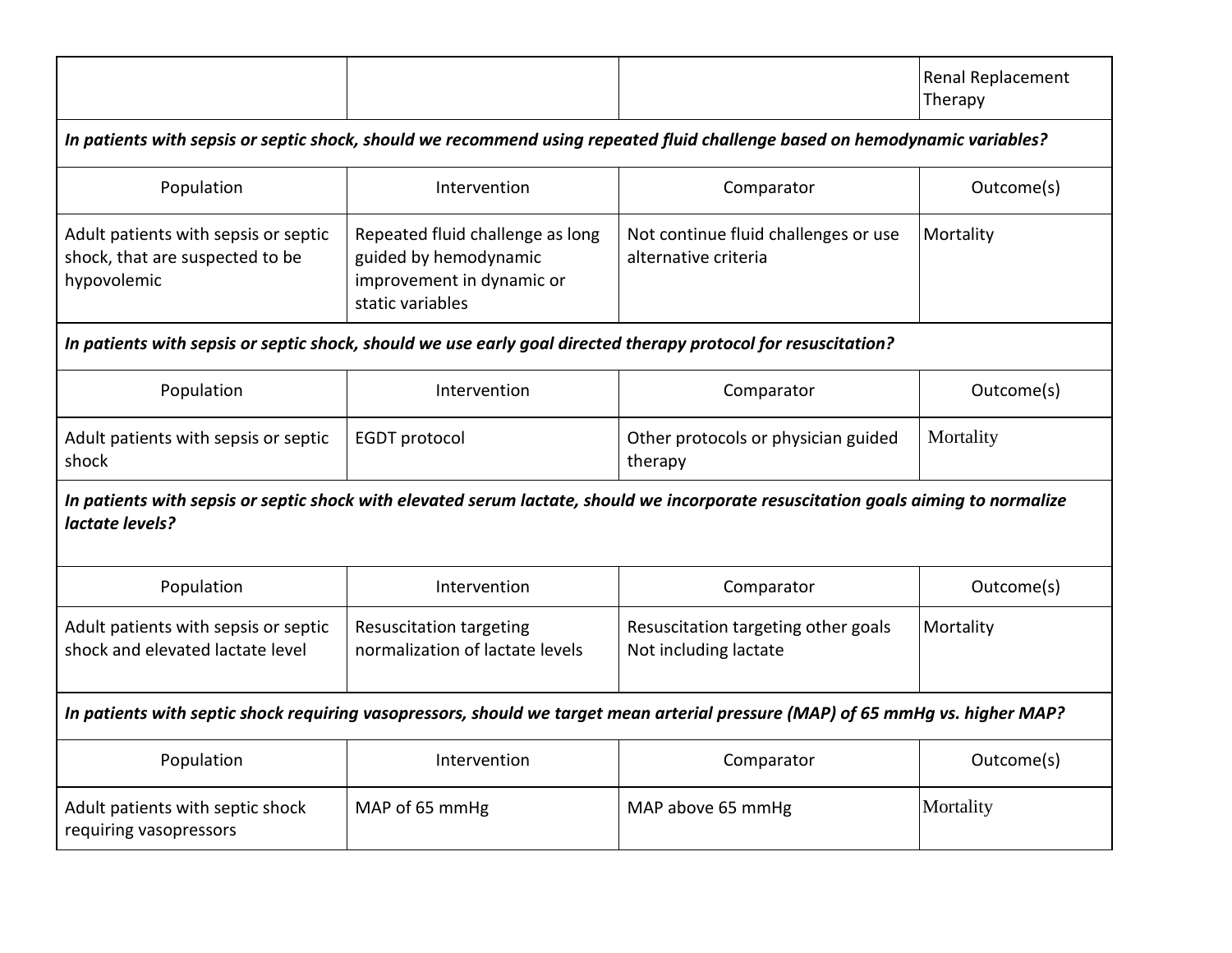| In patients with septic shock requiring vasopressors, should we use norepinephrine versus other agents? |                         |                                                                                                                               |                                                                           |  |
|---------------------------------------------------------------------------------------------------------|-------------------------|-------------------------------------------------------------------------------------------------------------------------------|---------------------------------------------------------------------------|--|
| Population                                                                                              | Intervention            | Comparator                                                                                                                    | Outcome(s)                                                                |  |
| Adult patients with septic shock<br>requiring vasopressors                                              | Norepinephrine          | Other vasopressors                                                                                                            | Mortality                                                                 |  |
| In patients with septic shock not responding to single vasopressors, should we add epinephrine?         |                         |                                                                                                                               |                                                                           |  |
| Population                                                                                              | Intervention            | Comparator                                                                                                                    | Outcome(s)                                                                |  |
| Adult patients with septic shock not<br>responding to single vasopressor                                | Addition of epinephrine | Other vasopressors                                                                                                            | Mortality<br>Arrhythmia                                                   |  |
|                                                                                                         |                         | In patients with septic shock requiring vasopressors, should we use norepinephrine alone versus combination with vasopressin? |                                                                           |  |
| Population                                                                                              | Intervention            | Comparator                                                                                                                    | Outcome(s)                                                                |  |
| Adult patients with septic shock<br>requiring vasopressin                                               | Norepinephrine alone    | Norepinephrine and Vasopressin                                                                                                | Mortality<br>Renal replacement<br>therapy<br>Arrhythmia<br>Limb ischemia  |  |
| In patients with septic shock requiring vasopressors, should we use of vasopressin versus other agents? |                         |                                                                                                                               |                                                                           |  |
| Population                                                                                              | Intervention            | Comparator                                                                                                                    | Outcome(s)                                                                |  |
| Adult patients with septic shock<br>requiring vasopressors                                              | Vasopressin             | Other agents                                                                                                                  | Mortality<br>Renal replacement<br> therapy<br>Arrhythmia<br>Limb ischemia |  |
| In patients with septic shock requiring vasopressors, should we use dopamine versus other agents?       |                         |                                                                                                                               |                                                                           |  |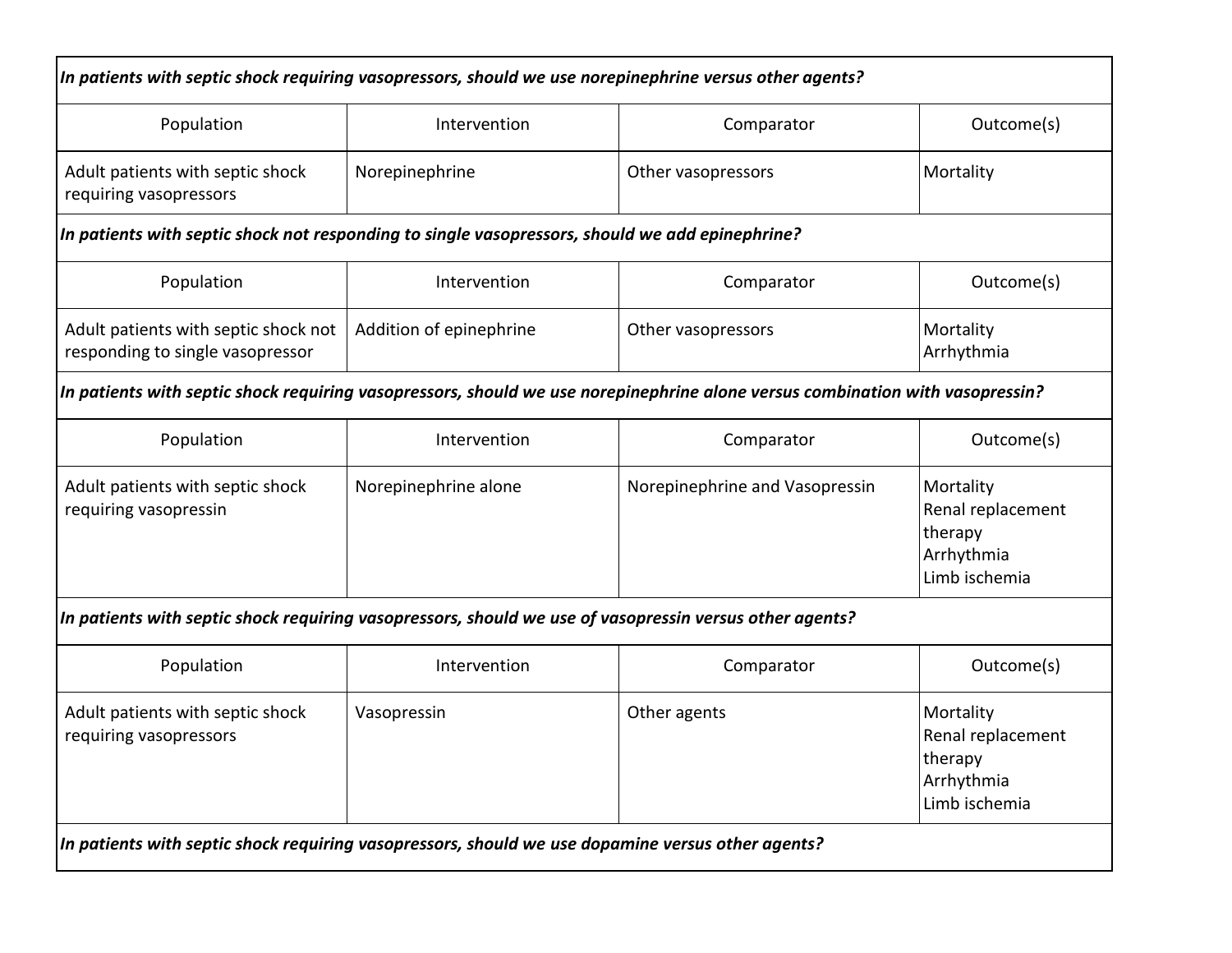| Population                                                                                                                         | Intervention                                                 | Comparator                                                                                                                            | Outcome(s)                     |  |  |  |
|------------------------------------------------------------------------------------------------------------------------------------|--------------------------------------------------------------|---------------------------------------------------------------------------------------------------------------------------------------|--------------------------------|--|--|--|
| Adult patients with septic shock<br>requiring vasopressors                                                                         | Dopamine                                                     | Other agents                                                                                                                          | Mortality<br>Arrhythmia        |  |  |  |
| In patients with septic shock and persistent hypoperfusion, should we use alternative inotropic agents to increase cardiac output? |                                                              |                                                                                                                                       |                                |  |  |  |
| Population                                                                                                                         | Intervention                                                 | Comparator                                                                                                                            | Outcome(s)                     |  |  |  |
| Adult patients with septic shock<br>with evidence of persistent<br>hypoperfusion and cardiac<br>dysfunction                        | levosimendan                                                 | Dobutamine                                                                                                                            | Mortality                      |  |  |  |
|                                                                                                                                    |                                                              | In patients with sepsis or septic shock, should we use dynamic parameters (versus static parameters) to predict fluid responsiveness? |                                |  |  |  |
| Population                                                                                                                         | Intervention                                                 | Comparator                                                                                                                            | Outcome(s)                     |  |  |  |
| Adult patients with sepsis or septic<br>shock                                                                                      | Dynamic parameters                                           | Static parameters                                                                                                                     | Improvement in<br>hemodynamics |  |  |  |
| high risk patients?                                                                                                                |                                                              | Should hospitals use formal resourced performance improvement program for sepsis including sepsis screening for acutely ill,          |                                |  |  |  |
| Population                                                                                                                         | Intervention                                                 | Comparator                                                                                                                            | Outcome(s)                     |  |  |  |
| Adult acutely ill patients with sepsis                                                                                             | Hospital-based performance<br>programs                       | No program                                                                                                                            | Mortality<br>Costs             |  |  |  |
| In patients with sepsis, should we use broad empiric antimicrobial coverage?                                                       |                                                              |                                                                                                                                       |                                |  |  |  |
| Population                                                                                                                         | Intervention                                                 | Comparator                                                                                                                            | Outcome(s)                     |  |  |  |
| Adult patients with sepsis                                                                                                         | Antimicrobials with activity<br>against all likely pathogens | Narrow coverage                                                                                                                       | Mortality                      |  |  |  |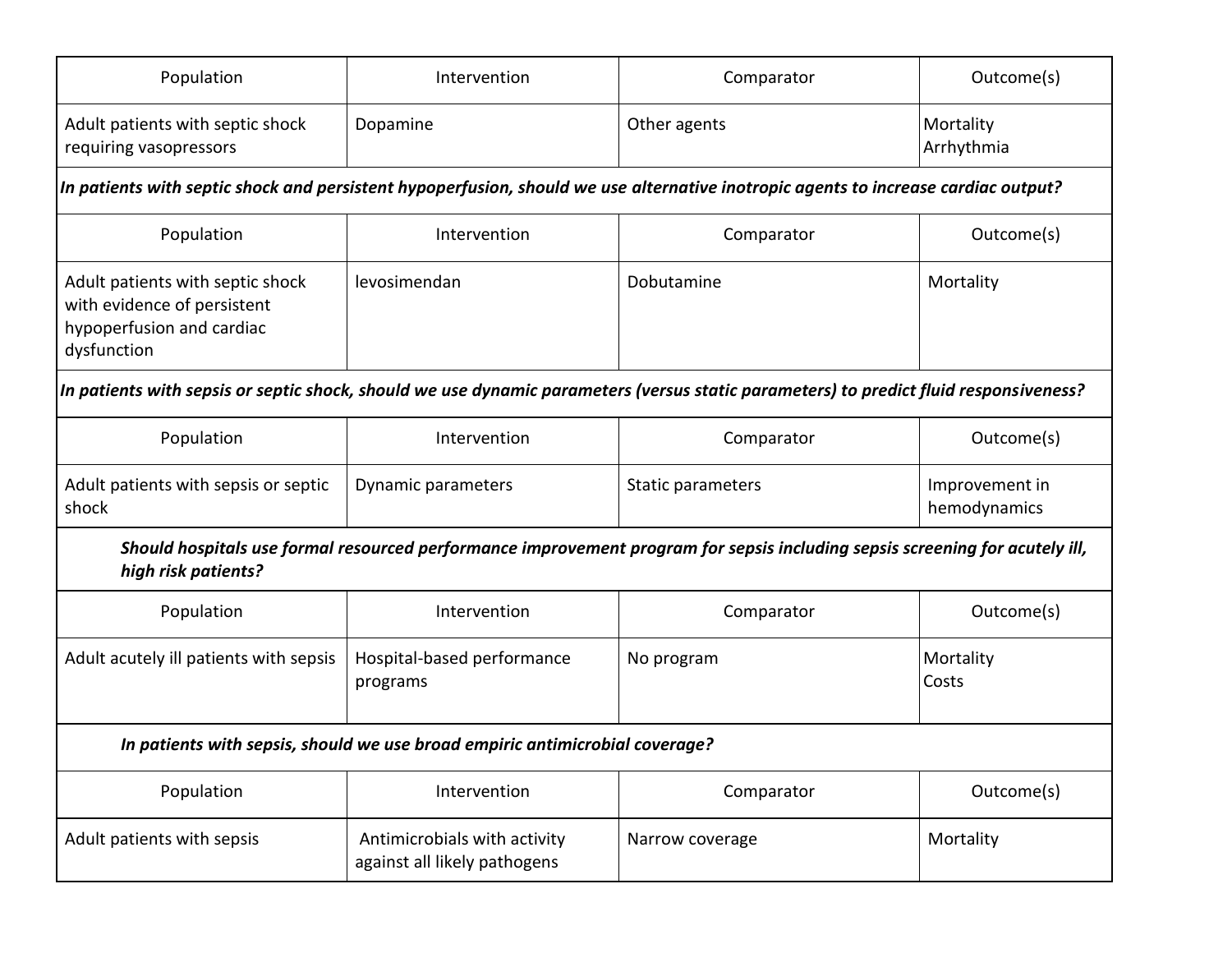|                                                   | (broad empiric coverage)                                              |                                                                                                                                            |                                                  |
|---------------------------------------------------|-----------------------------------------------------------------------|--------------------------------------------------------------------------------------------------------------------------------------------|--------------------------------------------------|
|                                                   |                                                                       | In patients with septic shock, should we administer empirically appropriate antimicrobials (within one hour of recognition)?               |                                                  |
| Population                                        | Intervention                                                          | Comparator                                                                                                                                 | Outcome(s)                                       |
| Adult patients with septic shock                  | Administer empirically<br>appropriate within 1 hour                   | Administration after 1 hour of<br>recognition                                                                                              | Mortality                                        |
|                                                   |                                                                       | In patients with sepsis, should we administer empirically appropriate antimicrobials (within one hour of recognition)?                     |                                                  |
| Population                                        | Intervention                                                          | Comparator                                                                                                                                 | Outcome(s)                                       |
| Adult patients with sepsis                        | Administer empirically<br>appropriate antimicrobials within<br>1 hour | Administration after 1 hour of<br>recognition                                                                                              | Mortality                                        |
|                                                   |                                                                       | In critically ill septic patients, should we implement pharmacokinetic dosing optimization for each antimicrobial?                         |                                                  |
| Population                                        | Intervention                                                          | Comparator                                                                                                                                 | Outcome(s)                                       |
| Critically ill adult septic patients              | Pharmacokinetic dosing<br>optimization                                | Standard dosing                                                                                                                            | Mortality<br>Clinical cure<br>Microbiologic cure |
|                                                   |                                                                       | In patients with sepsis and neutropenia, should we use empiric combination antimicrobial therapy versus mono-therapy?                      |                                                  |
| Population                                        | Intervention                                                          | Comparator                                                                                                                                 | Outcome(s)                                       |
| Adult patients with sepsis and<br>neutropenia     | Combination empiric<br>antimicrobial therapy                          | Single empiric antimicrobial therapy                                                                                                       | Mortality                                        |
| mono-therapy) until sensitivities are determined? |                                                                       | In patients with sepsis at high risk for multi-drug resistant pathogens, should we use empiric combination antibiotic therapy (versus $\,$ |                                                  |
| Population                                        | Intervention                                                          | Comparator                                                                                                                                 | Outcome(s)                                       |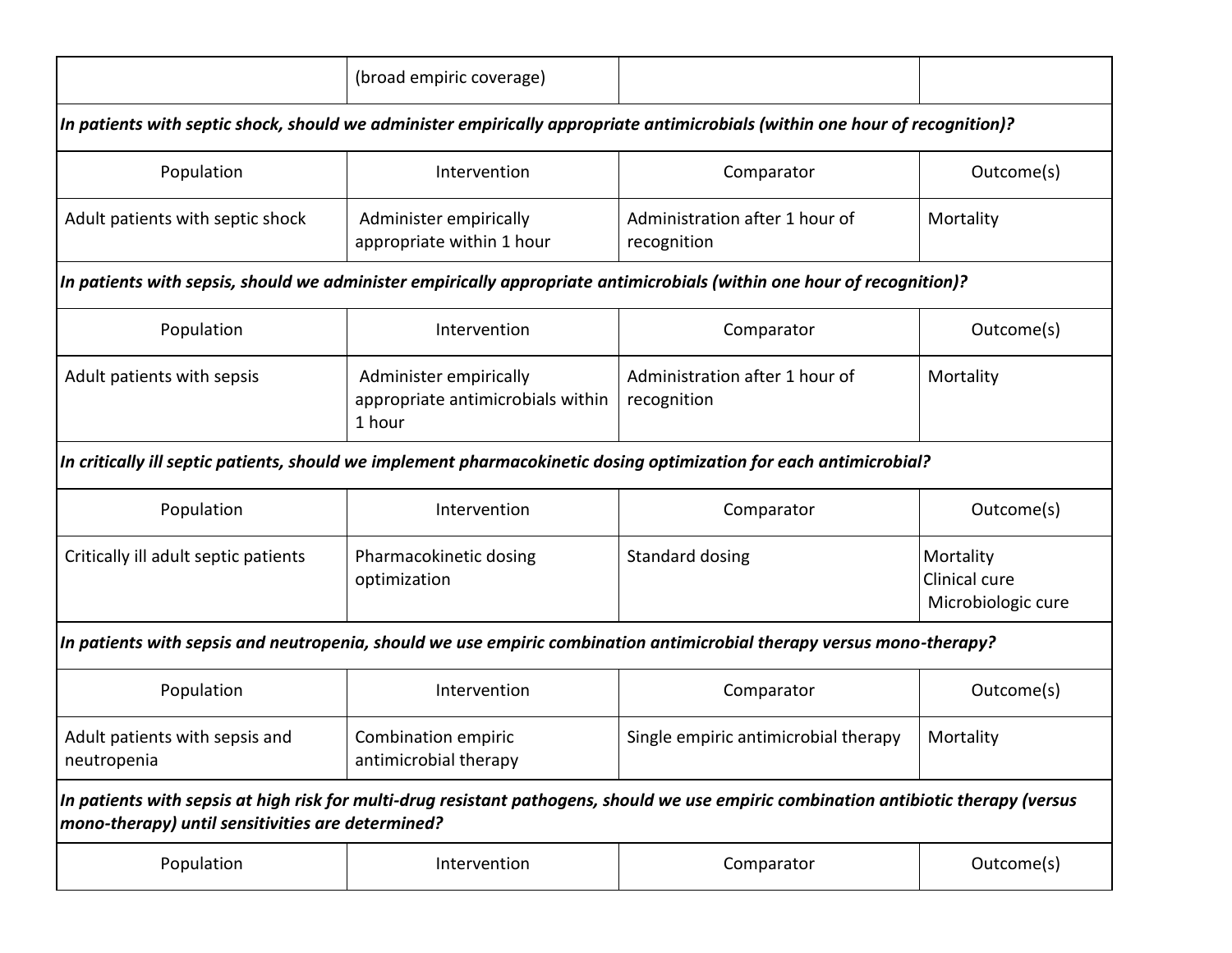| Adult patients with sepsis caused | Combination antibiotic therapy | monotherapy | Mortality |
|-----------------------------------|--------------------------------|-------------|-----------|
| by difficult-to-treat, multidrug- |                                |             |           |
| resistant pathogens, such as      |                                |             |           |
| Acinetobacter and Pseudomonas     |                                |             |           |
| spp.                              |                                |             |           |

*In patients with septic shock, should we use empiric double-coverage antibiotic agents until hemodynamic stabilization and pathogen identification?*

| Population                       | Intervention                                                                                                | Comparator          | Outcome(s) |
|----------------------------------|-------------------------------------------------------------------------------------------------------------|---------------------|------------|
| Adult patients with septic shock | Combination empiric antibiotic<br>therapy with a beta-lactam and<br>an aminoglycoside or<br>fluoroquinolone | Empiric monotherapy | Mortality  |

*In patients with sepsis who are receiving antimicrobials, should we assess for de-escalation of therapy daily?*

| Population                                              | Intervention                                     | Comparator                                                | Outcome(s)                                     |
|---------------------------------------------------------|--------------------------------------------------|-----------------------------------------------------------|------------------------------------------------|
| Adult patients with sepsis who are<br>on antimicrobials | Assess antimicrobials daily for<br>de-escalation | Continue antimicrobial course<br>without daily assessment | Mortality<br>Drug resistance<br>Adverse events |

*In patients with uncomplicated infections causing sepsis or septic shock, should we recommend a duration of therapy of 7-10 days versus longer course?*

| Population                                    | Intervention                           | Comparator             | Outcome(s) |
|-----------------------------------------------|----------------------------------------|------------------------|------------|
| Adult patients with sepsis or septic<br>shock | Antimicrobial therapy for 7-10<br>days | Therapy for $>10$ days | Mortality  |

## *In patients with sepsis or septic shock who are receiving empiric combination of antimicrobials should we assess for de-escalation of therapy daily?*

| Population | Intervention | Comparator_ | (Jutcome(s |
|------------|--------------|-------------|------------|
|            |              |             |            |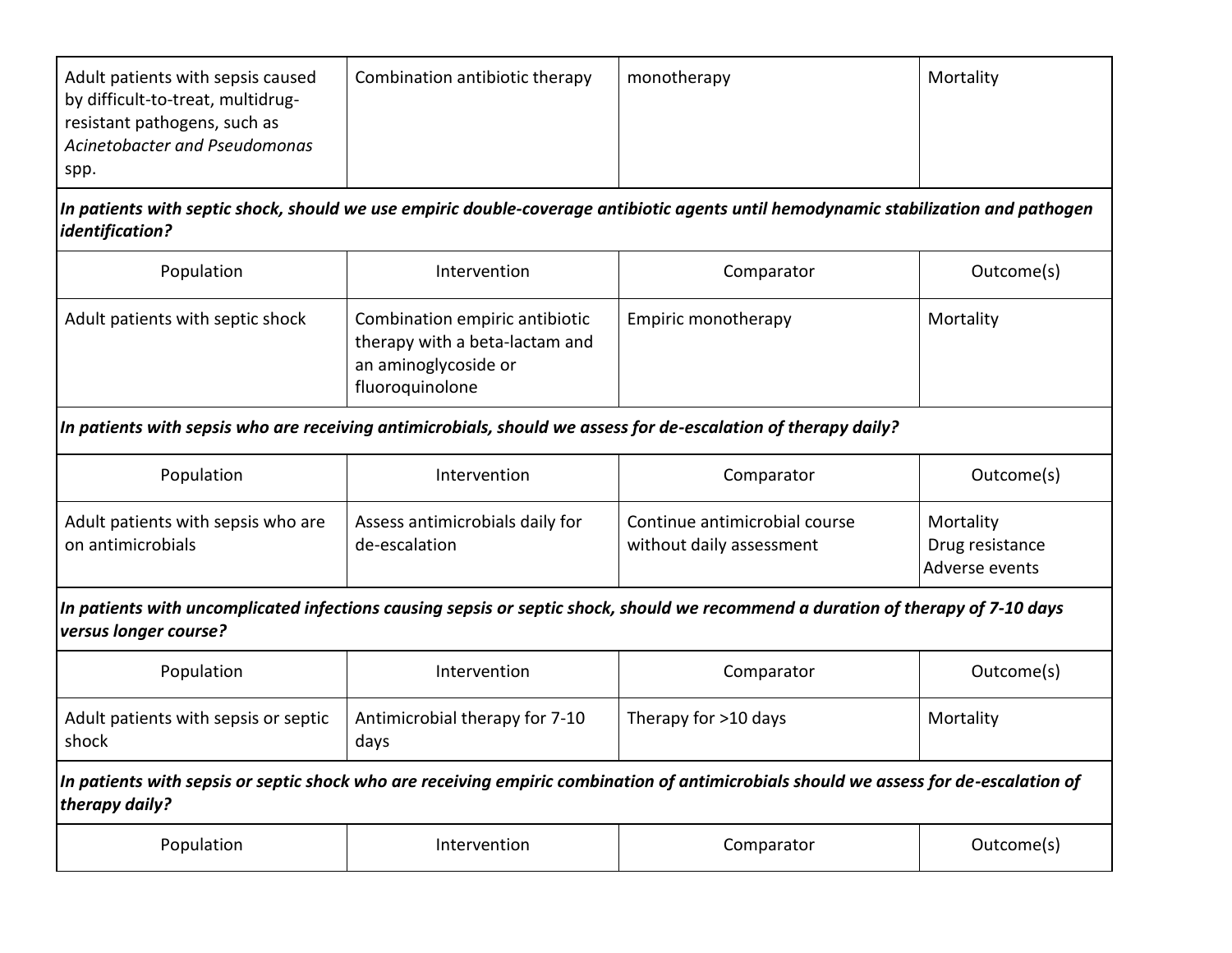| Adult patients with sepsis or septic<br>shock who are on empiric<br>combination of antimicrobials<br>(excluding patients with<br>endocarditis) | De-escalation in 3 to 5 days to<br>the most appropriate single<br>antimicrobial agent as soon as<br>the susceptibility profile is known<br>and/or clinical stability is<br>achieved. | Continue antimicrobial course<br>without daily assessment                                                               | Mortality<br>Drug resistance<br>Adverse events |
|------------------------------------------------------------------------------------------------------------------------------------------------|--------------------------------------------------------------------------------------------------------------------------------------------------------------------------------------|-------------------------------------------------------------------------------------------------------------------------|------------------------------------------------|
| In patients with sepsis, should we use procalcitonin levels to support de-escalation of antimicrobial therapy?                                 |                                                                                                                                                                                      |                                                                                                                         |                                                |
| Population                                                                                                                                     | Intervention                                                                                                                                                                         | Comparator                                                                                                              | Outcome(s)                                     |
| Adult patients with a diagnosis of<br>sepsis                                                                                                   | Use procalcitonin levels or similar<br>biomarkers to assist in empiric<br>antimicrobial discontinuation                                                                              | Not use biomarkers to assist in<br>empiric antimicrobial discontinuation                                                | Mortality<br>Drug resistance<br>Adverse events |
| In patients with sepsis or septic shock, should we attempt early (within 12 hours) source control?                                             |                                                                                                                                                                                      |                                                                                                                         |                                                |
| Population                                                                                                                                     | Intervention                                                                                                                                                                         | Comparator                                                                                                              | Outcome(s)                                     |
| Adult patients with sepsis or septic<br>shock, and remediable source of<br>infection is identified                                             | Source control intervention<br>within first 12 hours                                                                                                                                 | Intervention beyond 12 hours                                                                                            | Mortality                                      |
|                                                                                                                                                |                                                                                                                                                                                      | In patients with severe inflammatory state of non-infectious origin should we use systemic prophylactic antimicrobials? |                                                |
| Population                                                                                                                                     | Intervention                                                                                                                                                                         | Comparator                                                                                                              | Outcome(s)                                     |
| Adult critically ill patients with<br>severe inflammatory state of non-<br>infectious cause                                                    | Prophylactic antimicrobials                                                                                                                                                          | No prophylaxis                                                                                                          | Mortality                                      |
| In patients with septic shock, should we use intravenous corticosteroids (versus not)?                                                         |                                                                                                                                                                                      |                                                                                                                         |                                                |
| Population                                                                                                                                     | Intervention                                                                                                                                                                         | Comparator                                                                                                              | Outcome(s)                                     |
| Adult patients with septic shock                                                                                                               | Intravenous corticosteroids                                                                                                                                                          | Placebo or no intervention                                                                                              | Mortality                                      |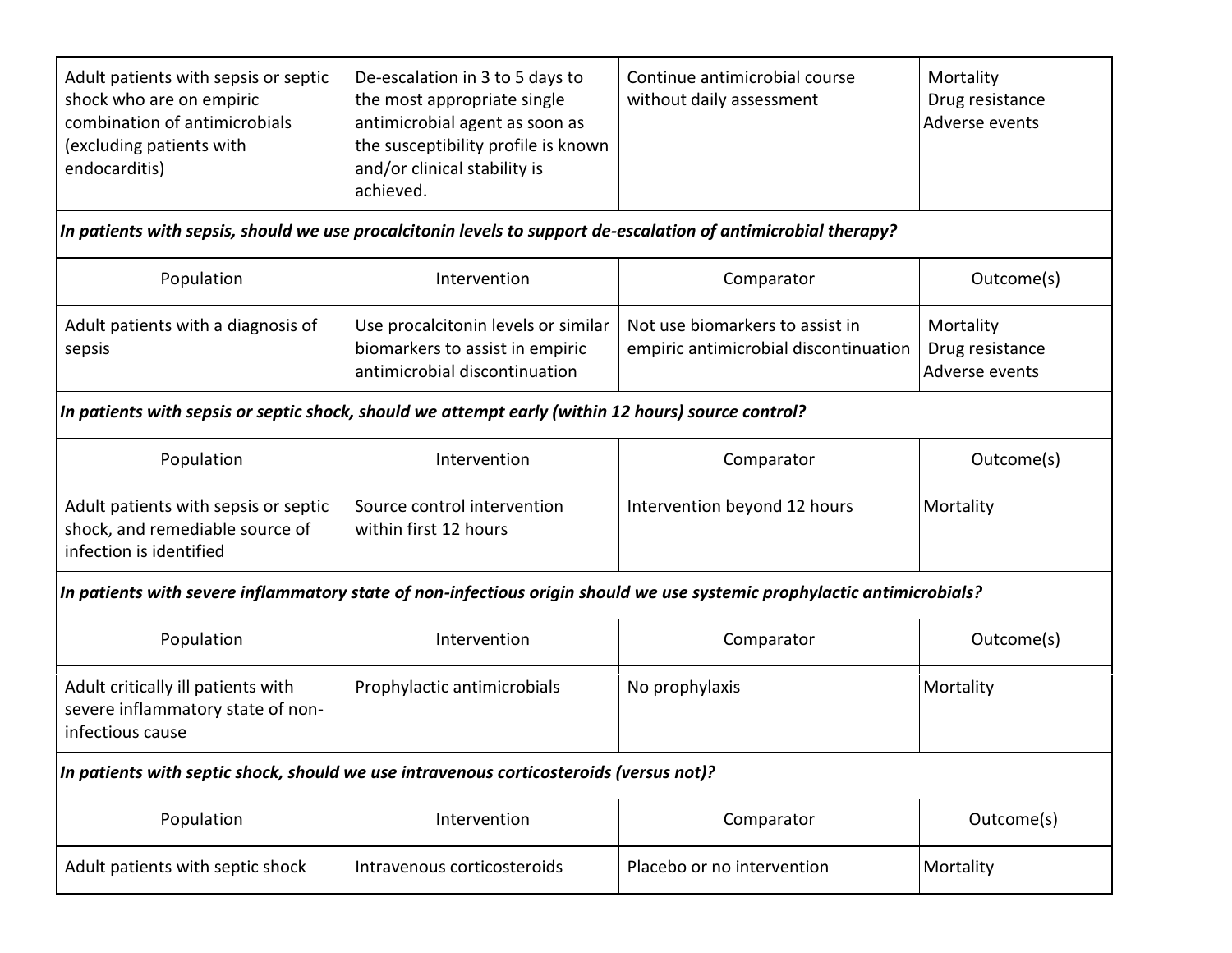| In patients with sepsis, should we use plasma filtration therapy? |                                                                                                       |                                                      |                                                                   |
|-------------------------------------------------------------------|-------------------------------------------------------------------------------------------------------|------------------------------------------------------|-------------------------------------------------------------------|
| Population                                                        | Intervention                                                                                          | Comparator                                           | Outcome(s)                                                        |
| Adult patients with sepsis                                        | <b>Blood purification</b>                                                                             | No Blood purification                                | Mortality<br>Vasopressor use<br>Organ dysfunction                 |
| In patients with sepsis, should we use a hemoperfusion therapy?   |                                                                                                       |                                                      |                                                                   |
| Population                                                        | Intervention                                                                                          | Comparator                                           | Outcome(s)                                                        |
| Adult patients with sepsis                                        | plasma filtration therapy                                                                             | No plasma filtration therapy                         | Mortality<br>Vasopressor use<br>Organ dysfunction                 |
|                                                                   | In patients with sepsis, should we use a restrictive transfusion strategy versus liberal transfusion? |                                                      |                                                                   |
| Population                                                        | Intervention                                                                                          | Comparator                                           | Outcome(s)                                                        |
| Adult patients with sepsis                                        | Restrictive blood transfusion<br>threshold $(7-8 \text{ g/dL}hemoglobin)$                             | Liberal blood transfusion threshold<br>$(9-10 g/dL)$ | Mortality<br>Amount of blood<br>transfused<br>Myocardial ischemia |
|                                                                   | In patients with sepsis and anemia, should we use erythropoietin to treat anemia?                     |                                                      |                                                                   |
| Population                                                        | Intervention                                                                                          | Comparator                                           | Outcome(s)                                                        |
| Adult patients with sepsis and<br>anemia                          | erythropoietin                                                                                        | No erythropoietin                                    | Mortality<br><b>VTE</b>                                           |
|                                                                   | In non-bleeding patients with sepsis and coagulation abnormalities, should we use prophylactic FFP?   |                                                      |                                                                   |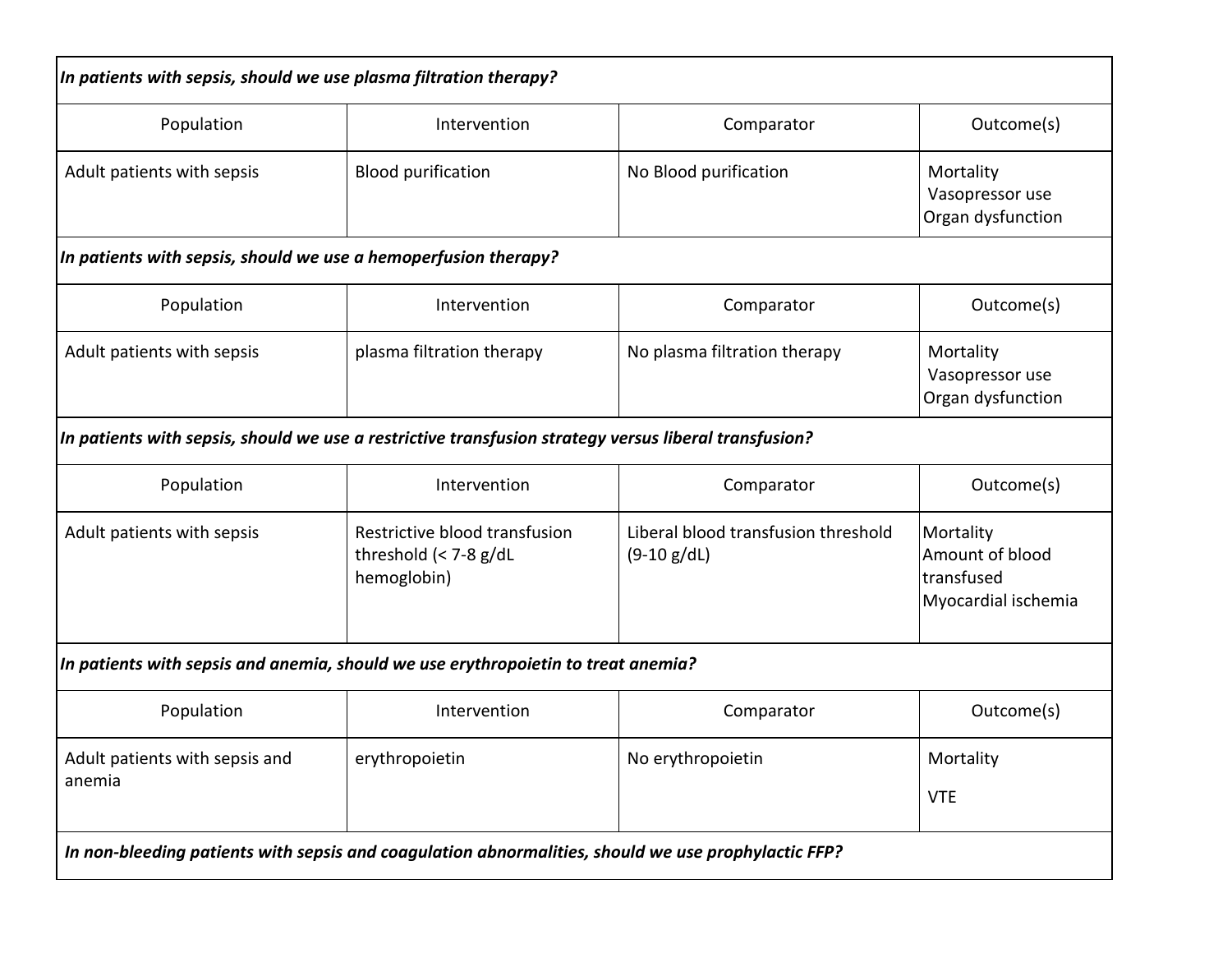| Population                                                                                                     | Intervention        | Comparator | Outcome(s)                  |
|----------------------------------------------------------------------------------------------------------------|---------------------|------------|-----------------------------|
| Adult patients with sepsis and<br>laboratory coagulation<br>abnormalities (prolonged PT, PTT),<br>non-bleeding | Fresh frozen plasma | No FFP     | Mortality<br>Major bleeding |

*In non-bleeding patients with sepsis and thrombocytopenia, should we use prophylactic platelet transfusion based on specific platelet levels?*

| Population                                                                                             | Intervention                                                                                                                                                                                                  | Comparator                                  | Outcome(s)                  |  |
|--------------------------------------------------------------------------------------------------------|---------------------------------------------------------------------------------------------------------------------------------------------------------------------------------------------------------------|---------------------------------------------|-----------------------------|--|
| Adult patients with sepsis and<br>thrombocytopenia, non-bleeding                                       | Platelet transfusion for specific<br>threshold<br>(platelet counts $\lt/$ =<br>10,000/mm3, = 20,000/mm3 if<br bleeding risk, or $\langle$ = 50,000/mm3<br>active bleeding, surgery or<br>invasive procedures) | Different platelet transfusion<br>threshold | Mortality<br>Major bleeding |  |
| In adult patients with sepsis or septic shock, should we use intravenous immunoglobulins (versus not)? |                                                                                                                                                                                                               |                                             |                             |  |
| Population                                                                                             | Intervention                                                                                                                                                                                                  | Comparator                                  | Outcome(s)                  |  |
| Adult patients with sepsis or septic<br>shock                                                          | Intravenous immunoglobulins                                                                                                                                                                                   | Placebo or no intervention                  | Mortality                   |  |
| In adult patients with sepsis or septic shock, should we antithrombin (versus not)?                    |                                                                                                                                                                                                               |                                             |                             |  |
| Population                                                                                             | Intervention                                                                                                                                                                                                  | Comparator                                  | Outcome(s)                  |  |
| Adult patients with sepsis or septic<br>shock                                                          | Antithrombin                                                                                                                                                                                                  | Placebo or no intervention                  | Mortality                   |  |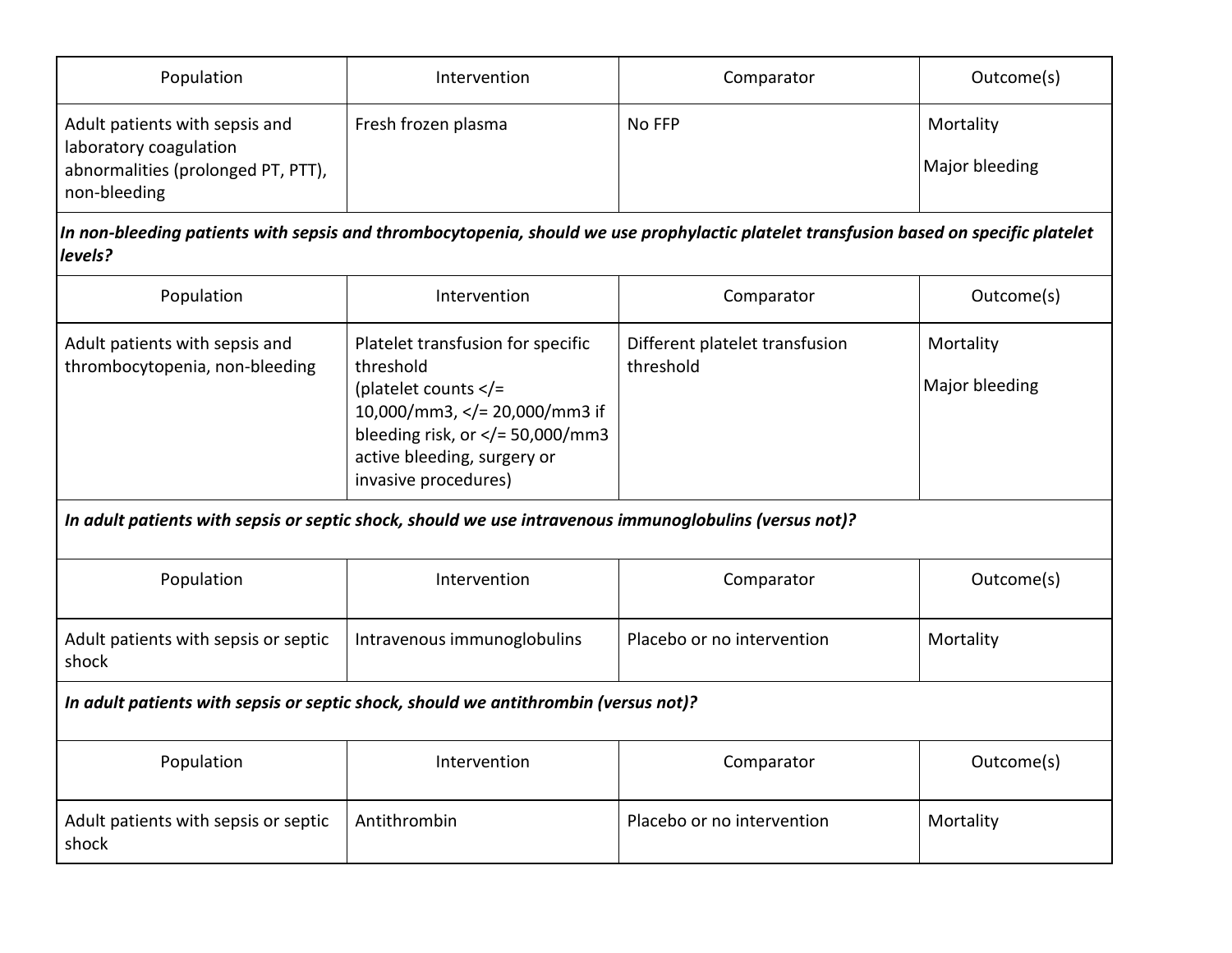|                                                                                                                                                                                        |                                            |                                 | Major bleeding                                                                                             |
|----------------------------------------------------------------------------------------------------------------------------------------------------------------------------------------|--------------------------------------------|---------------------------------|------------------------------------------------------------------------------------------------------------|
| Should we use stress ulcer prophylaxis in critically ill septic patients?                                                                                                              |                                            |                                 |                                                                                                            |
| Population                                                                                                                                                                             | Intervention                               | Comparator                      | Outcome(s)                                                                                                 |
| Adult patients with sepsis or septic<br>shock and risk factors for stress<br>ulcer<br>Should we use PPIs (versus H2RA) for stress ulcer prophylaxis in critically ill septic patients? | <b>PPIs</b><br>or<br>H <sub>2</sub> RA     | Placebo<br>or<br>No prophylaxis | Clinically important<br>bleeding<br>Pneumonia<br>C. difficile infection<br>Mortality<br>ICU length of stay |
| Population                                                                                                                                                                             | Intervention                               | Comparator                      | Outcome(s)                                                                                                 |
| Adult patients with sepsis or septic<br>shock and risk factors for stress<br>ulcer                                                                                                     | <b>PPIS</b>                                | H <sub>2</sub> RA               | Clinically important<br>bleeding<br>Pneumonia<br>C. difficile infection<br>Mortality<br>ICU length of stay |
| Should we use pharmacologic VTE prophylaxis (UFH or LMWH) in critically ill patients with sepsis or septic shock?                                                                      |                                            |                                 |                                                                                                            |
| Population                                                                                                                                                                             | Intervention                               | Comparator                      | Outcome(s)                                                                                                 |
| Adult, critically ill patients with<br>sepsis or septic shock                                                                                                                          | Pharmacologic prophylaxis (UFH<br>or LMWH) | Placebo<br>or<br>No Prophylaxis | Mortality<br><b>DVT</b><br>PE<br><b>Major Bleeding</b>                                                     |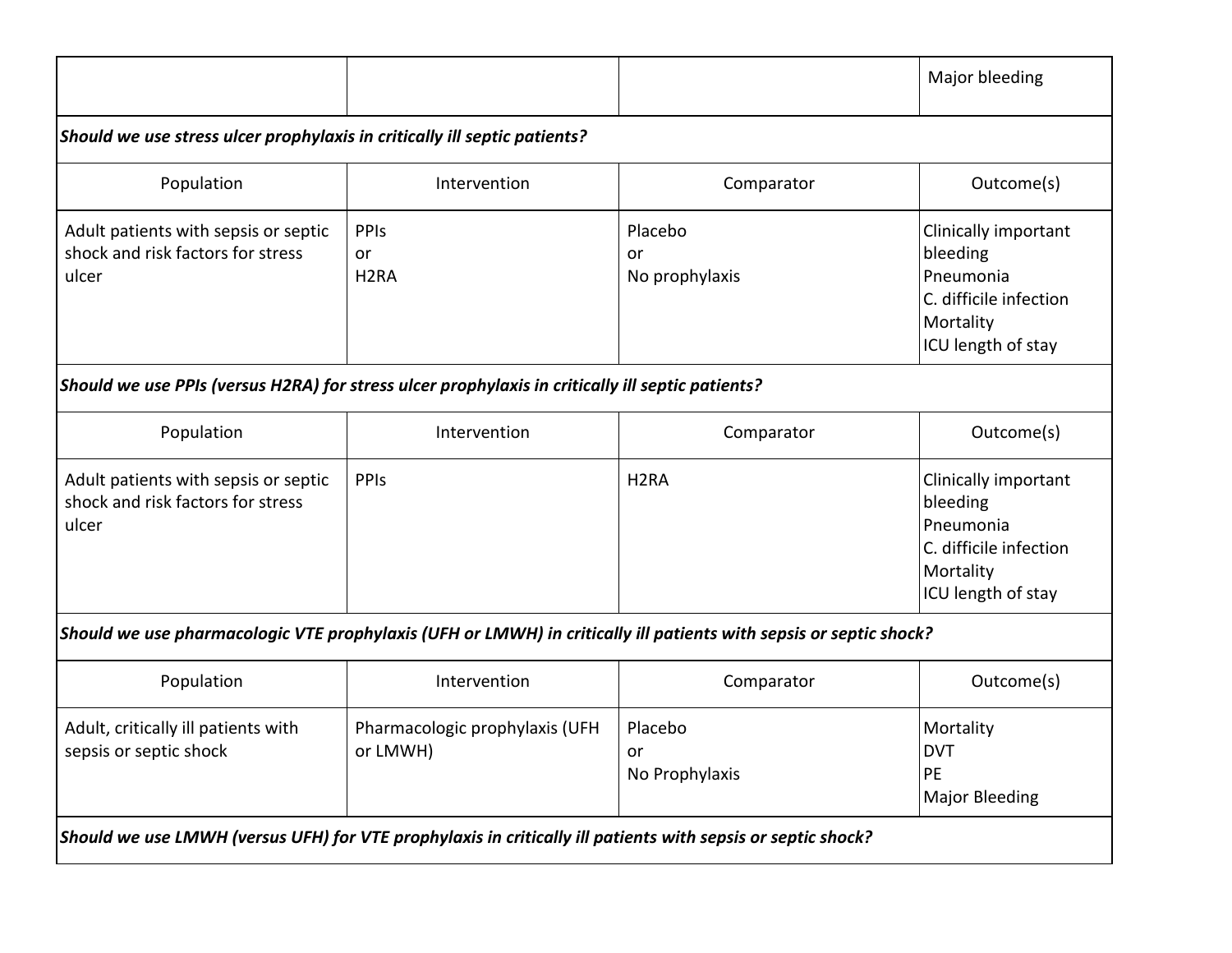| Population                                                                                                                                                                              | Intervention                                                                      | Comparator                                                                                                                                 | Outcome(s)                                             |
|-----------------------------------------------------------------------------------------------------------------------------------------------------------------------------------------|-----------------------------------------------------------------------------------|--------------------------------------------------------------------------------------------------------------------------------------------|--------------------------------------------------------|
| Adult patients with sepsis or septic<br>shock                                                                                                                                           | prophylactic LMWH                                                                 | prophylactic UFH                                                                                                                           | Mortality<br><b>DVT</b><br>PE<br><b>Major Bleeding</b> |
| Should we use mechanical VTE prophylaxis in critically ill patients with sepsis or septic shock?                                                                                        |                                                                                   |                                                                                                                                            |                                                        |
| Population                                                                                                                                                                              | Intervention                                                                      | Comparator                                                                                                                                 | Outcome(s)                                             |
| Adult patients with sepsis or septic<br>shock                                                                                                                                           | Mechanical prophylaxis<br>(intermittent compression<br>devices)                   | No prophylaxis                                                                                                                             | Mortality<br><b>DVT</b><br>PE                          |
| shock?                                                                                                                                                                                  |                                                                                   | Should we use a combination of pharmacologic and mechanical prophylaxis vs. either alone in critically ill patients with sepsis or septic  |                                                        |
| Population                                                                                                                                                                              | Intervention                                                                      | Comparator                                                                                                                                 | Outcome(s)                                             |
| Adult, critically ill patients with<br>severe sepsis or septic shock                                                                                                                    | Pharmacologic prophylaxis (UFH<br>or LMWH) and mechanical<br>prophylaxis          | Pharmacologic or mechanical<br>prophylaxis alone                                                                                           | Mortality<br><b>DVT</b><br>PE<br><b>Major Bleeding</b> |
|                                                                                                                                                                                         |                                                                                   | Should we use early TPN versus early full enteral feeding in critically ill patients with sepsis or septic shock who can be fed enterally? |                                                        |
| Population                                                                                                                                                                              | Intervention                                                                      | Comparator                                                                                                                                 | Outcome(s)                                             |
| Adult patients with sepsis or septic<br>shock without contraindications for<br>enteral feeding                                                                                          | Early TPN +/- trophic enteral<br>feeding (started ≤48 hrs) in the<br>first 7 days | Early full enteral feeding alone<br>(started $\leq$ 48 hrs and to goal $\leq$ 72 hrs)                                                      | Mortality<br>Infections<br>ICU length of stay          |
| Should we use early TPN versus no or early trophic enteral feeding in critically ill patients with sepsis or septic shock who have<br>contraindications for early full enteral feeding? |                                                                                   |                                                                                                                                            |                                                        |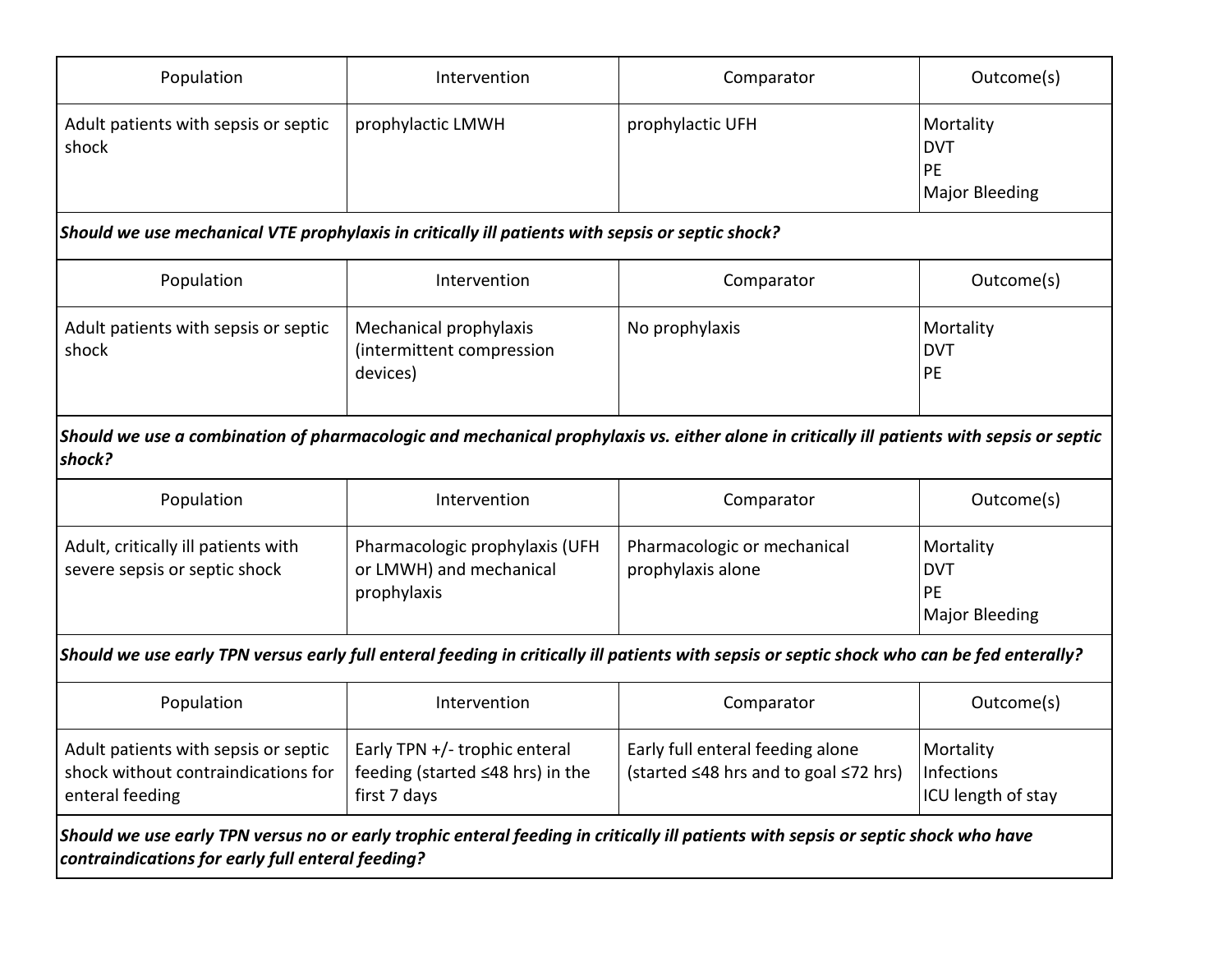| Population                                                                                             | Intervention                                                 | Comparator                                                                                           | Outcome(s)                                    |
|--------------------------------------------------------------------------------------------------------|--------------------------------------------------------------|------------------------------------------------------------------------------------------------------|-----------------------------------------------|
| Adult patients with sepsis or septic<br>shock with contraindications for<br>early full enteral feeding | Early TPN +/- trophic enteral<br>feeding in the first 7 days | No or early trophic enteral feeding<br>alone, or enteral feeding according<br>to usual/standard care | Mortality<br>Infections<br>ICU length of stay |

*Should we use early full enteral feeding versus no initial enteral feeding (except IV glucose/dextrose) in critically ill patients with sepsis or septic shock without contraindications to enteral feeding?*

| Population                           | Intervention               | Comparator                        | Outcome(s)                |
|--------------------------------------|----------------------------|-----------------------------------|---------------------------|
| Adult patients with sepsis or septic | Early full enteral feeding | Fasting or intravenous            | Mortality                 |
| shock without contraindications for  |                            | glucose/dextrose with delayed     | Infections                |
| enteral feeding                      |                            | enteral feeding started >48 hours | <b>ICU</b> length of stay |

*Should we use early full enteral feeding versus early trophic enteral feeding in patients with sepsis or septic shock without contraindications to enteral feeding?*

| Population                                                                                     | Intervention                                                   | Comparator                 | Outcome(s)                                    |
|------------------------------------------------------------------------------------------------|----------------------------------------------------------------|----------------------------|-----------------------------------------------|
| Adult patients with sepsis or septic<br>shock without contraindications for<br>enteral feeding | Early trophic feeding (trophic<br>$\leq$ 70% of standard goal) | Early full enteral feeding | Mortality<br>Infections<br>ICU length of stay |

*Should we use early trophic enteral feeding versus no early enteral feeding (except IV glucose/dextrose) in patients with sepsis or septic shock without contraindications to enteral feeding?*

| Population                                                                                     | Intervention          | Comparator                                                                        | Outcome(s)                                    |  |
|------------------------------------------------------------------------------------------------|-----------------------|-----------------------------------------------------------------------------------|-----------------------------------------------|--|
| Adult patients with sepsis or septic<br>shock without contraindications for<br>enteral feeding | Early trophic feeding | Fasting or IV glucose/dextrose with<br>delayed enteral feeding started >48<br>hrs | Mortality<br>Infections<br>ICU length of stay |  |
| Should we use omega-3 supplementation in patients with sepsis or septic shock?                 |                       |                                                                                   |                                               |  |
| Population                                                                                     | Intervention          | Comparator                                                                        | Outcome(s)                                    |  |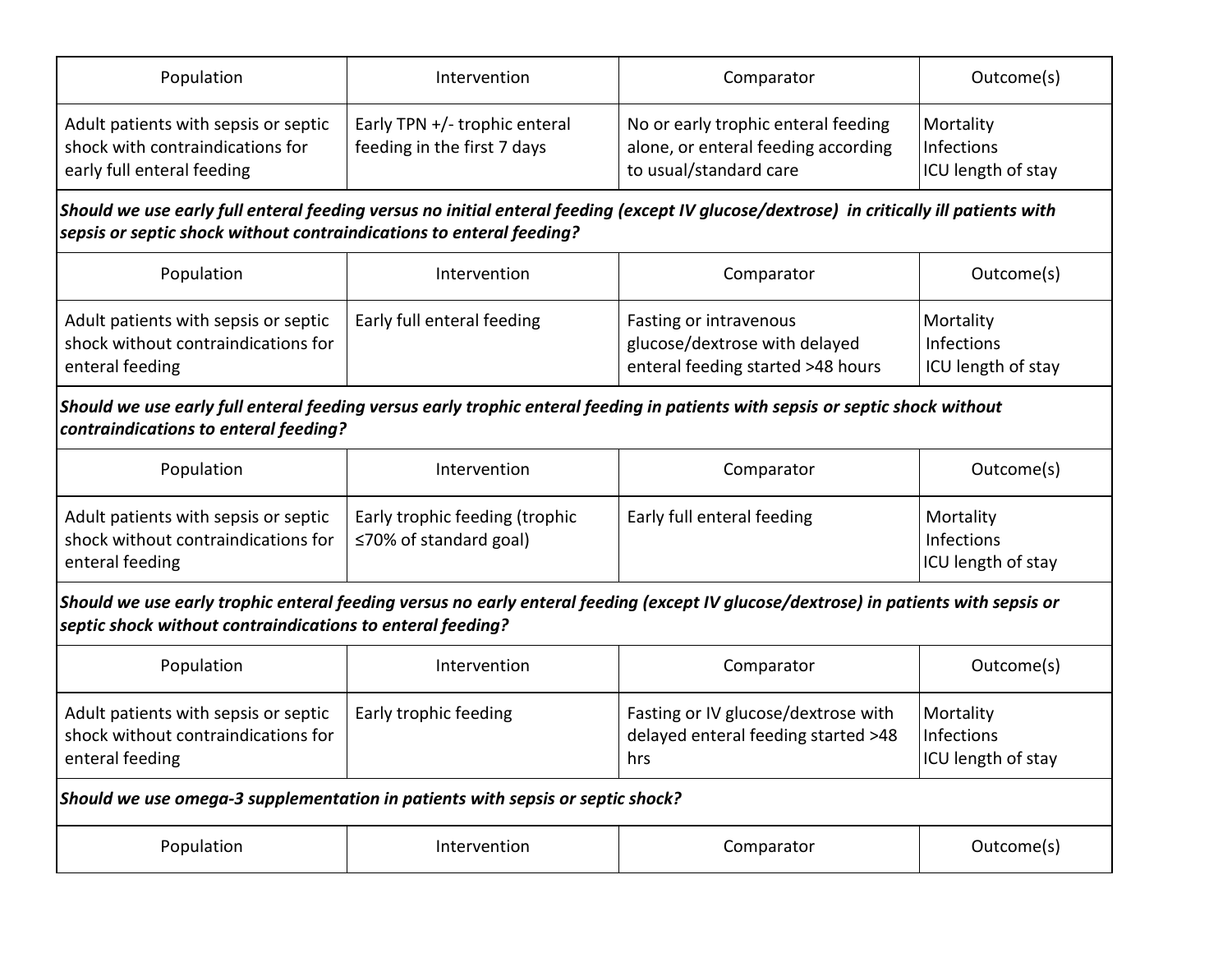| Adult patients with sepsis or septic                                                                            | Enteral or parenteral feeding   | Enteral or parenteral feeding alone                                                                                  | Mortality                |
|-----------------------------------------------------------------------------------------------------------------|---------------------------------|----------------------------------------------------------------------------------------------------------------------|--------------------------|
| shock                                                                                                           | with omega-3 as an              |                                                                                                                      | Infections               |
|                                                                                                                 | immunomodulating supplement     |                                                                                                                      | ICU length of stay       |
| Should we measure gastric residuals when enterally feeding critically ill patients with sepsis or septic shock? |                                 |                                                                                                                      |                          |
| Population                                                                                                      | Intervention                    | Comparator                                                                                                           | Outcome(s)               |
| Adult patients with sepsis or septic                                                                            | Measuring gastric residuals and | No measurement of gastric residuals                                                                                  | Mortality                |
| shock receiving enteral feeding                                                                                 | withholding feeding when        |                                                                                                                      | Aspiration               |
|                                                                                                                 | residuals exceed a given        |                                                                                                                      | pneumonia                |
|                                                                                                                 | threshold                       |                                                                                                                      | ICU length of stay       |
|                                                                                                                 |                                 | Should we use enteral feeding via a gastric tube versus a post-pyloric tube in patients with sepsis or septic shock? |                          |
| Population                                                                                                      | Intervention                    | Comparator                                                                                                           | Outcome(s)               |
| Adult patients with sepsis or septic                                                                            | Enteral feeding with a gastric  | Enteral feeding with a post pyloric                                                                                  | Mortality                |
| shock receiving enteral feeding                                                                                 | tube                            | feeding tube                                                                                                         | Aspiration or aspiration |
|                                                                                                                 |                                 |                                                                                                                      | pneumonia                |
|                                                                                                                 |                                 |                                                                                                                      | ICU length of stay       |
| Should we use of prokinetic agents for enterally fed patients with sepsis or septic shock?                      |                                 |                                                                                                                      |                          |
| Population                                                                                                      | Intervention                    | Comparator                                                                                                           | Outcome(s)               |
| Adult patients with sepsis or septic                                                                            | Use of pro-kinetic agents       | Placebo; or intervention                                                                                             | Mortality                |
| shock who can be enterally fed                                                                                  | (metoclopramide, domperidone,   |                                                                                                                      | Aspiration or            |
|                                                                                                                 | erythromycin)                   |                                                                                                                      | aspiration pneumonia     |
|                                                                                                                 |                                 |                                                                                                                      | ICU length of stay       |
|                                                                                                                 |                                 |                                                                                                                      | Successful post pyloric  |
|                                                                                                                 |                                 |                                                                                                                      | tube placement           |
| Should we use selenium therapy in patients with severe sepsis or septic shock?                                  |                                 |                                                                                                                      |                          |
| Population                                                                                                      | Intervention                    | Comparator                                                                                                           | Outcome(s)               |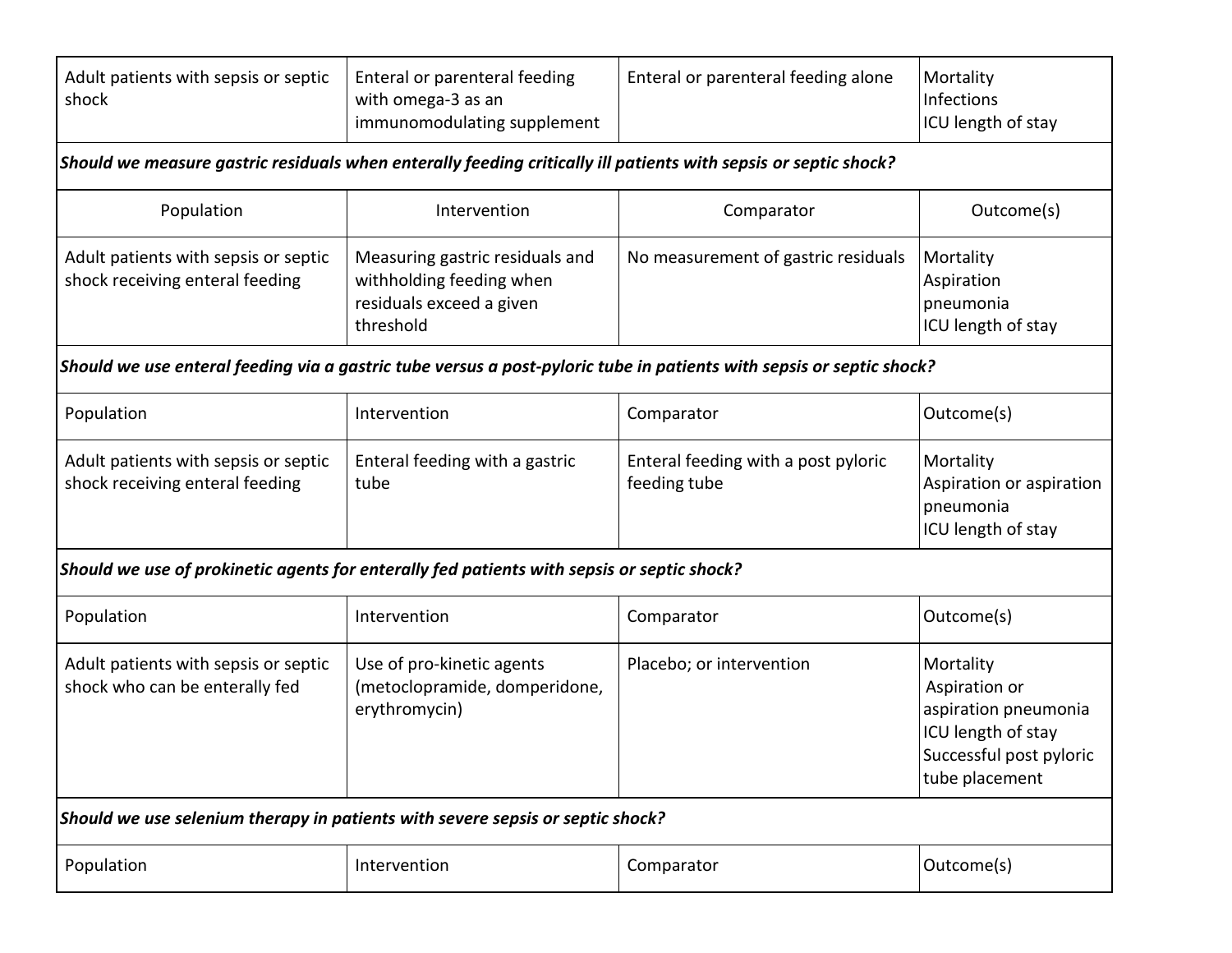| Adult patients with sepsis or septic<br>shock                                                        | Selenium in therapeutic doses  | Placebo<br>or<br>No selenium  | Mortality<br>Pneumonia<br>ICU length of stay<br><b>DMV</b> |  |
|------------------------------------------------------------------------------------------------------|--------------------------------|-------------------------------|------------------------------------------------------------|--|
| Should we recommend glutamine therapy in critically ill patients with severe sepsis or septic shock? |                                |                               |                                                            |  |
| Population                                                                                           | Intervention                   | Comparator                    | Outcome(s)                                                 |  |
| Adult patients with sepsis or septic<br>shock                                                        | Glutamine in therapeutic doses | Placebo<br>or<br>No glutamine | Mortality<br><b>ICU LoS</b><br><b>DMV</b>                  |  |
| Should we use arginine therapy in patients with sepsis or septic shock?                              |                                |                               |                                                            |  |
| Population                                                                                           | Intervention                   | Comparator                    | Outcome(s)                                                 |  |
| Adult patients with sepsis or septic<br>shock                                                        | Arginine in therapeutic doses  | Placebo<br>or<br>No arginine  | Mortality<br><b>ICU LoS</b><br><b>DMV</b>                  |  |
| Should we use carnitine therapy patients with sepsis or septic shock?                                |                                |                               |                                                            |  |
| Population                                                                                           | Intervention                   | Comparator                    | Outcome(s)                                                 |  |
| Adult patients with sepsis or septic<br>shock                                                        | Carnitine in therapeutic doses | Placebo<br>or<br>No carnitine | Mortality<br><b>ICU LoS</b><br><b>DMV</b>                  |  |
| Should we use intensive insulin therapy in patients with sepsis or septic shock?                     |                                |                               |                                                            |  |
| Population                                                                                           | Intervention                   | Comparator                    | Outcome(s)                                                 |  |
| Adult patients with sepsis or septic<br>shock                                                        | Intensive insulin therapy      | Conventional insulin therapy  | Mortality<br>Hypoglycemia                                  |  |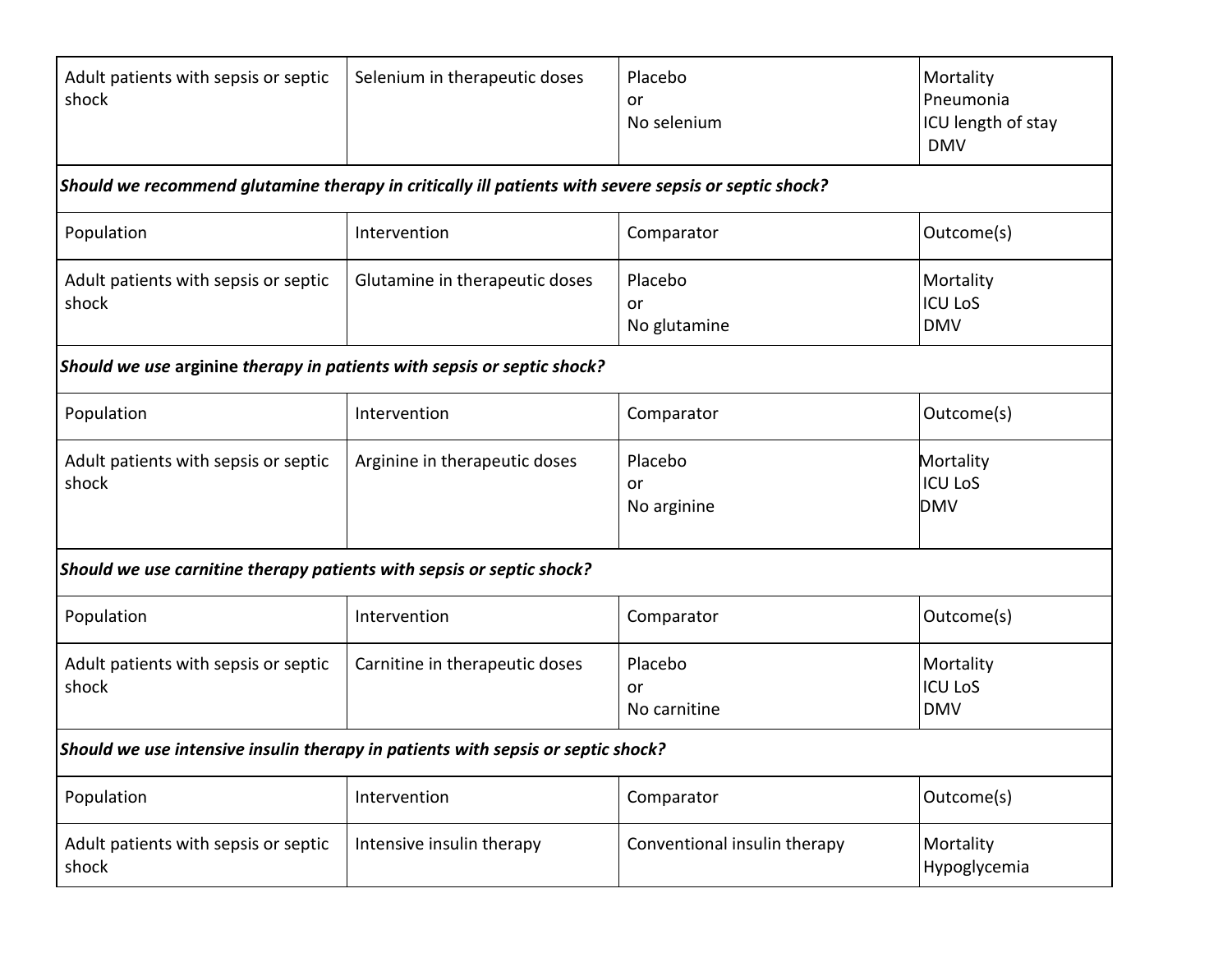| Should we use arterial blood glucose level (versus to point of care resting) in critically ill patients with severe sepsis or septic shock on<br>insulin infusion? |                                                                              |                                                         |                                                                                                                                                                            |  |
|--------------------------------------------------------------------------------------------------------------------------------------------------------------------|------------------------------------------------------------------------------|---------------------------------------------------------|----------------------------------------------------------------------------------------------------------------------------------------------------------------------------|--|
| Population                                                                                                                                                         | Intervention                                                                 | Comparator                                              | Outcome(s)                                                                                                                                                                 |  |
| Adult patients with sepsis or septic<br>shock                                                                                                                      | Arterial glucose level<br>measurement                                        | Point of care testing                                   | Accuracy of glucose<br>level                                                                                                                                               |  |
| In patients with sepsis, should we recommend discussion of goals of cares and prognosis with family?                                                               |                                                                              |                                                         |                                                                                                                                                                            |  |
| Population                                                                                                                                                         | Intervention                                                                 | Comparator                                              | Outcome(s)                                                                                                                                                                 |  |
| Adult, critically ill patients with<br>sepsis or septic shock                                                                                                      | Goals of care and prognosis<br>discussed with patients and<br>families       | No discussion                                           | Communication and<br>understanding<br>Family satisfaction<br><b>Stress</b><br>Anxiety<br>Depression<br>Facilitated decision-<br>making<br>ICU LOS for moribund<br>patients |  |
| In patients with sepsis, should we recommend incorporating palliative and end-of-life care?                                                                        |                                                                              |                                                         |                                                                                                                                                                            |  |
| Population                                                                                                                                                         | Intervention                                                                 | Comparator                                              | Outcome(s)                                                                                                                                                                 |  |
| Adult, critically ill patients with<br>sepsis or septic shock                                                                                                      | Palliative and end-of-life planning<br>incorporated into treatment in<br>ICU | Limited use of palliative or end-of-life<br>care in ICU | Percent of patients<br>receiving a palliative<br>care consult                                                                                                              |  |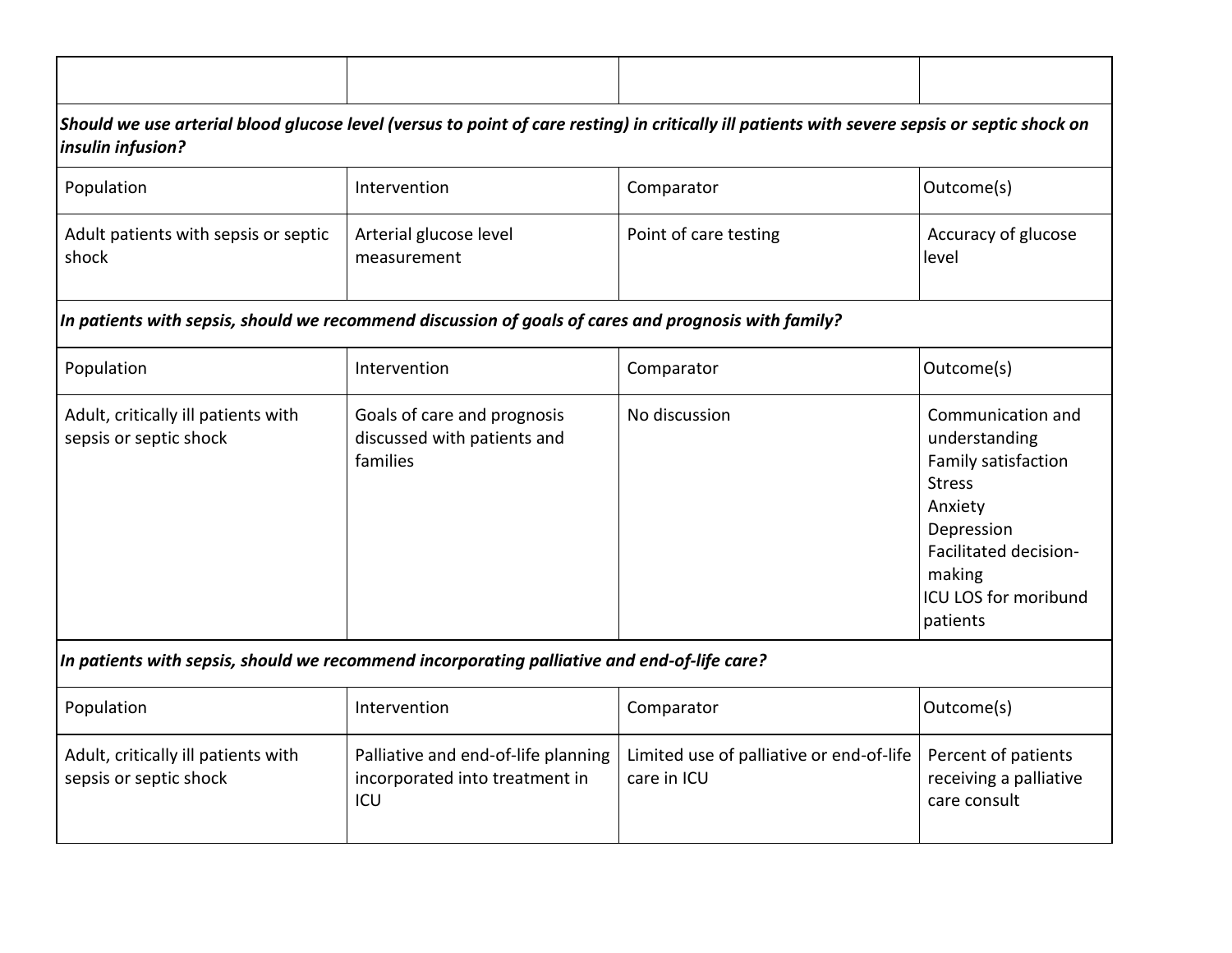|                                                                                       |                                                                              |                                  | Percent of patients<br>receiving end-of-life<br>care in the ICU<br>Withdrawal of life<br>support/DNR rates<br>Family hospital anxiety<br>and depression score<br>Family satisfaction<br>Family member quality<br>of dying score<br>Nurse quality of dying<br>score<br>Health care provider<br>satisfaction score<br>ICU LOS for moribund<br>patients |
|---------------------------------------------------------------------------------------|------------------------------------------------------------------------------|----------------------------------|------------------------------------------------------------------------------------------------------------------------------------------------------------------------------------------------------------------------------------------------------------------------------------------------------------------------------------------------------|
| Should we recommend addressing goals of care early (within 72 hours) during ICU stay? |                                                                              |                                  |                                                                                                                                                                                                                                                                                                                                                      |
| Population                                                                            | Intervention                                                                 | Comparator                       | Outcome(s)                                                                                                                                                                                                                                                                                                                                           |
| Adult, critically ill patients with<br>sepsis or septic shock                         | Goals of care addressed within<br>72 h of admission, as early as<br>feasible | Address goals of care after 72 h | Family care conference<br>held within 72 h of ICU<br>admission<br>Communication and<br>understanding<br>Family satisfaction<br>Facilitated decision-<br>making<br>Staff moral distress,<br>staff burnout                                                                                                                                             |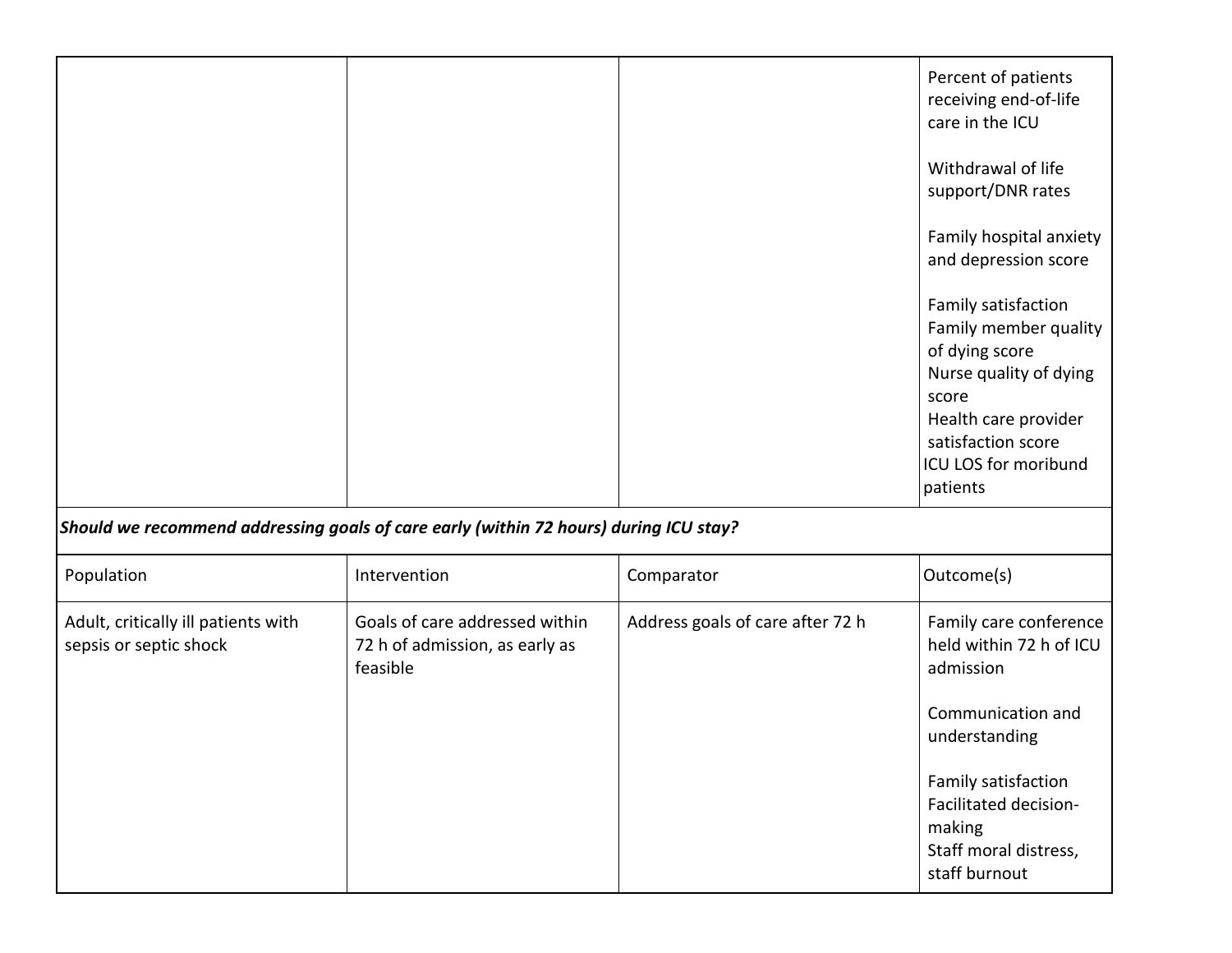|                                                                                                         |                                                                                                                            |                             | <b>ICU LOS</b>                                     |  |  |
|---------------------------------------------------------------------------------------------------------|----------------------------------------------------------------------------------------------------------------------------|-----------------------------|----------------------------------------------------|--|--|
| In patients with sepsis induced ARDS, should we use low tidal volume ventilation?                       |                                                                                                                            |                             |                                                    |  |  |
| Population                                                                                              | Intervention                                                                                                               | Comparator                  | Outcome(s)                                         |  |  |
| Adult patients with sepsis induced<br><b>ARDS</b>                                                       | Target Vt of 6 mL/kg PBW                                                                                                   | Target Vt of 12 mL/kg PBW   | Mortality<br>Duration of mechanical<br>ventilation |  |  |
|                                                                                                         | In patients with sepsis induced ARDS who are mechanically ventilated, should we use plateau pressures less than 30 cm H2O? |                             |                                                    |  |  |
| Population                                                                                              | Intervention                                                                                                               | Comparator                  | Outcome(s)                                         |  |  |
| Adult patients with sepsis induced<br><b>ARDS</b>                                                       | Upper limit of plateau pressure:<br>30 cmH2O                                                                               | Plateau pressure > 30 cmH2O | Mortality<br>Barotrauma                            |  |  |
| In patients with sepsis induced ARDS who are mechanically ventilated, should we use high PEEP strategy? |                                                                                                                            |                             |                                                    |  |  |
| Population                                                                                              | Intervention                                                                                                               | Comparator                  | Outcome(s)                                         |  |  |
| Adult patients with sepsis-induced<br>moderate to severe ARDS                                           | "Higher" PEEP                                                                                                              | "Lower" PEEP                | Mortality                                          |  |  |
| In patients with sepsis induced ARDS, should we use recruitment maneuvers?                              |                                                                                                                            |                             |                                                    |  |  |
| Population                                                                                              | Intervention                                                                                                               | Comparator                  | Outcome(s)                                         |  |  |
| Adult patients with sepsis-induced<br>ARDS and refractory hypoxemia                                     | Recruitment maneuvers                                                                                                      | No recruitment maneuvers    | Mortality<br>Oxygenation                           |  |  |
| In patients with sepsis induced severe ARDS, should we use prone ventilation?                           |                                                                                                                            |                             |                                                    |  |  |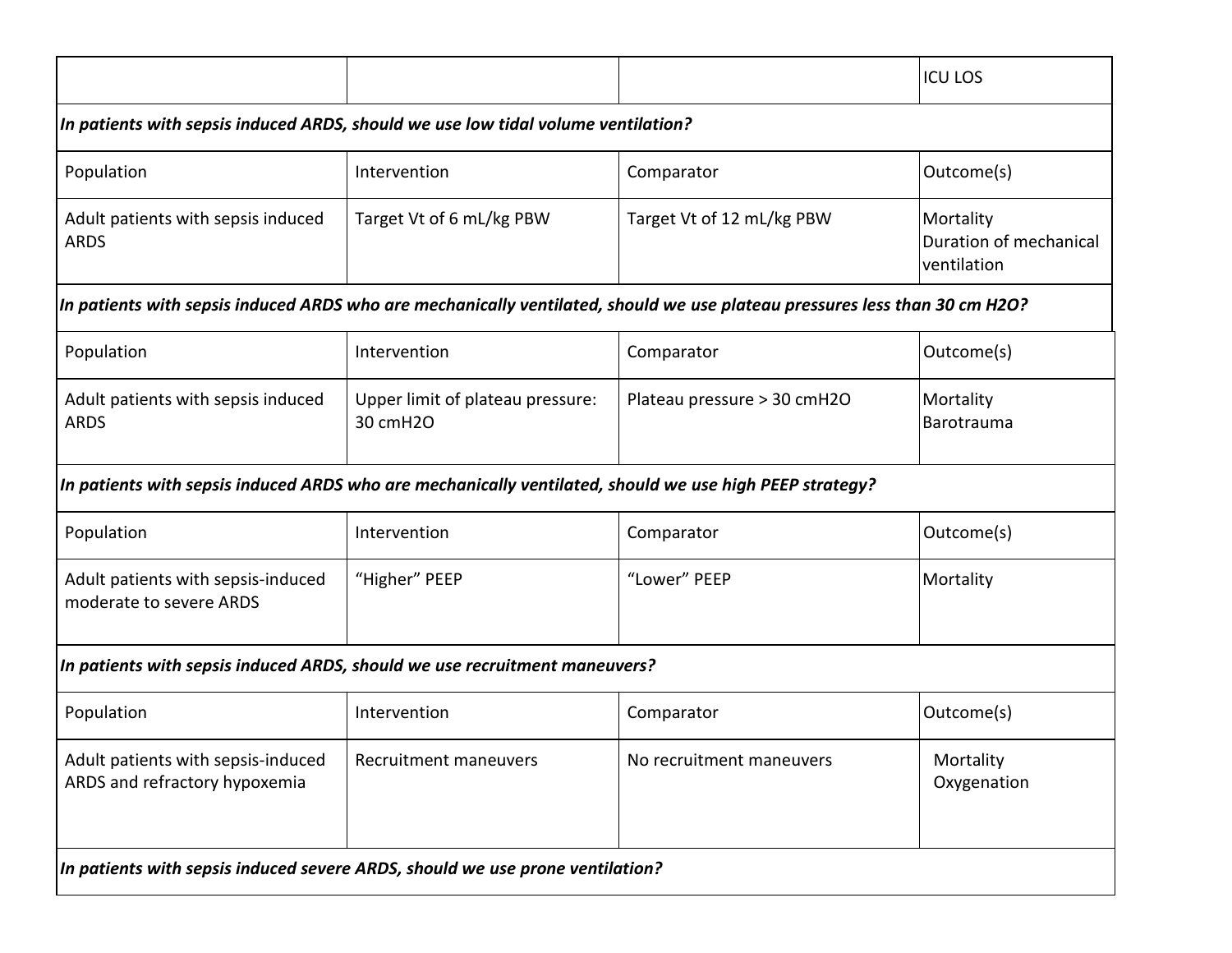| Population                                                                                                                                        | Intervention                             | Comparator                      | Outcome(s)                                                                  |  |
|---------------------------------------------------------------------------------------------------------------------------------------------------|------------------------------------------|---------------------------------|-----------------------------------------------------------------------------|--|
| Adult patients with sepsis-induced<br>severe ARDS                                                                                                 | Prone ventilation                        | No proning                      | Mortality<br>Oxygenation<br>Complications                                   |  |
| In patients with sepsis who are mechanically ventilated, should we elevate the head of the bed?                                                   |                                          |                                 |                                                                             |  |
| Population                                                                                                                                        | Intervention                             | Comparator                      | Outcome(s)                                                                  |  |
| Mechanically ventilated adult<br>patients with sepsis                                                                                             | Head of bed between 30 and 45<br>degrees | No head of bed elevation        | Mortality<br>Pneumonia                                                      |  |
| In patients with sepsis induced ARDS, should we use non-invasive ventilation?                                                                     |                                          |                                 |                                                                             |  |
| Population                                                                                                                                        | Intervention                             | Comparator                      | Outcome(s)                                                                  |  |
| Adult patients with sepsis-induced<br><b>ARDS</b>                                                                                                 | Noninvasive ventilation (NIV)            | Invasive mechanical ventilation | Mortality                                                                   |  |
| In patients with sepsis who are mechanically ventilated and ready for weaning, should we use weaning protocol versus physician<br>guided weaning? |                                          |                                 |                                                                             |  |
| Population                                                                                                                                        | Intervention                             | Comparator                      | Outcome(s)                                                                  |  |
| Mechanically ventilated adult<br>patients with sepsis who are can<br>tolerate weaning from mechanical<br>ventilation                              | Weaning protocol                         | No protocol                     | Mortality<br>Successful extubation<br>Duration of<br>mechanical ventilation |  |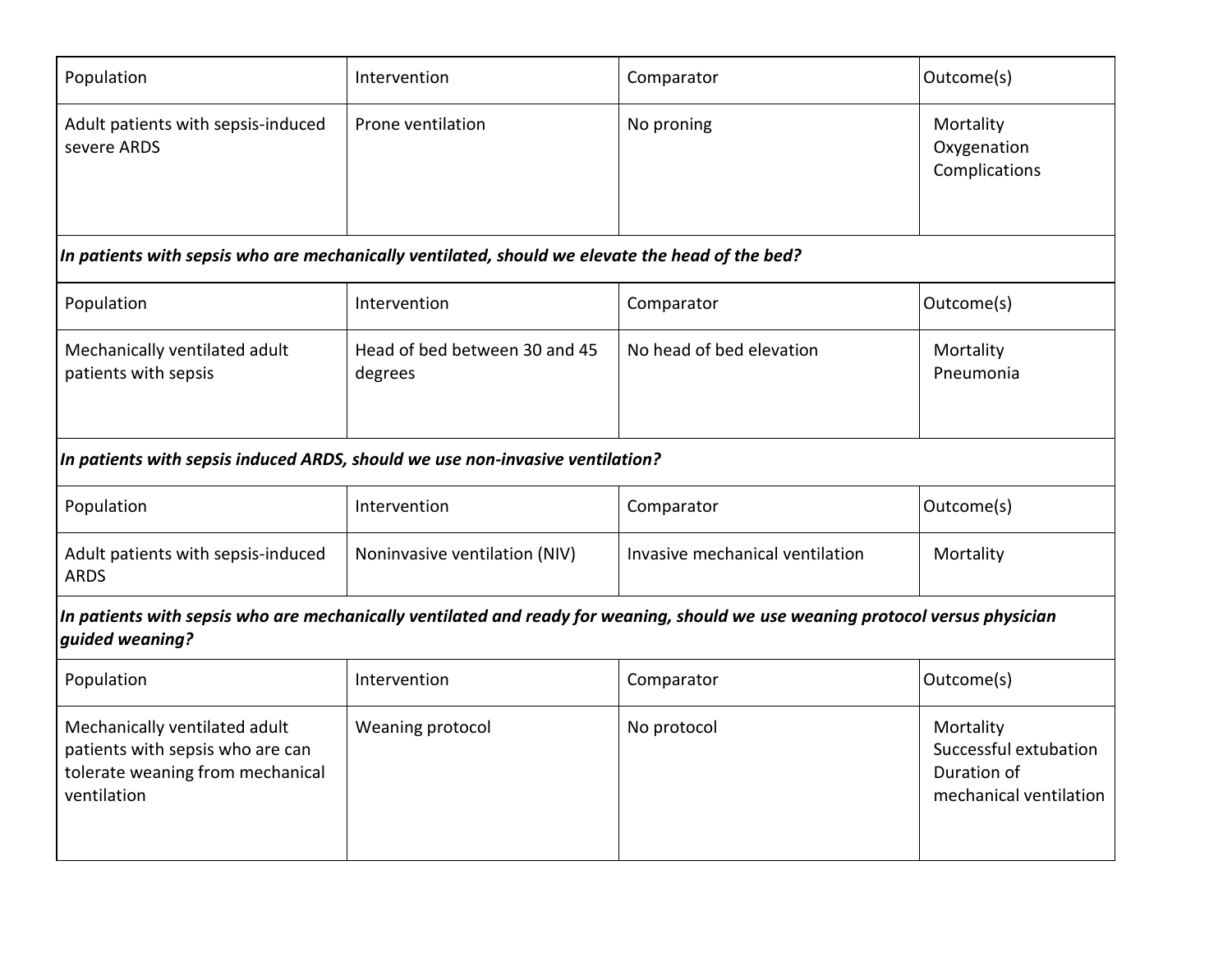| In patients with sepsis who are mechanically ventilated and ready for weaning, should we use spontaneous breathing trials (SBT)? |                                                                                      |                          |                                                                             |  |
|----------------------------------------------------------------------------------------------------------------------------------|--------------------------------------------------------------------------------------|--------------------------|-----------------------------------------------------------------------------|--|
| Population                                                                                                                       | Intervention                                                                         | Comparator               | Outcome(s)                                                                  |  |
| Mechanically ventilated adult<br>patients with sepsis who are can<br>tolerate weaning from mechanical<br>ventilation             | <b>Regular SBT</b>                                                                   | No SBT                   | Mortality<br>Successful extubation<br>Duration of<br>mechanical ventilation |  |
|                                                                                                                                  | In patients with sepsis induced ARDS, should we use pulmonary artery catheter (PAC)? |                          |                                                                             |  |
| Population                                                                                                                       | Intervention                                                                         | Comparator               | Outcome(s)                                                                  |  |
| Adult patients with sepsis-induced<br><b>ARDS</b>                                                                                | Use of PAC                                                                           | No PAC                   | Mortality<br>Duration of<br>mechanical ventilation                          |  |
| In patients with sepsis induced ARDS, should we use conservative fluid strategy?                                                 |                                                                                      |                          |                                                                             |  |
| Population                                                                                                                       | Intervention                                                                         | Comparator               | Outcome(s)                                                                  |  |
| Adult patients with sepsis-induced<br>ARDS, and no signs of tissue<br>hypoperfusion                                              | "Conservative" fluid strategy                                                        | "Liberal" fluid strategy | Mortality<br>Duration of<br>mechanical ventilation<br>ICU length of stay    |  |
| In patients with sepsis induced ARDS, should we use inhaled Beta agonists?                                                       |                                                                                      |                          |                                                                             |  |
| Population                                                                                                                       | Intervention                                                                         | Comparator               | Outcome(s)                                                                  |  |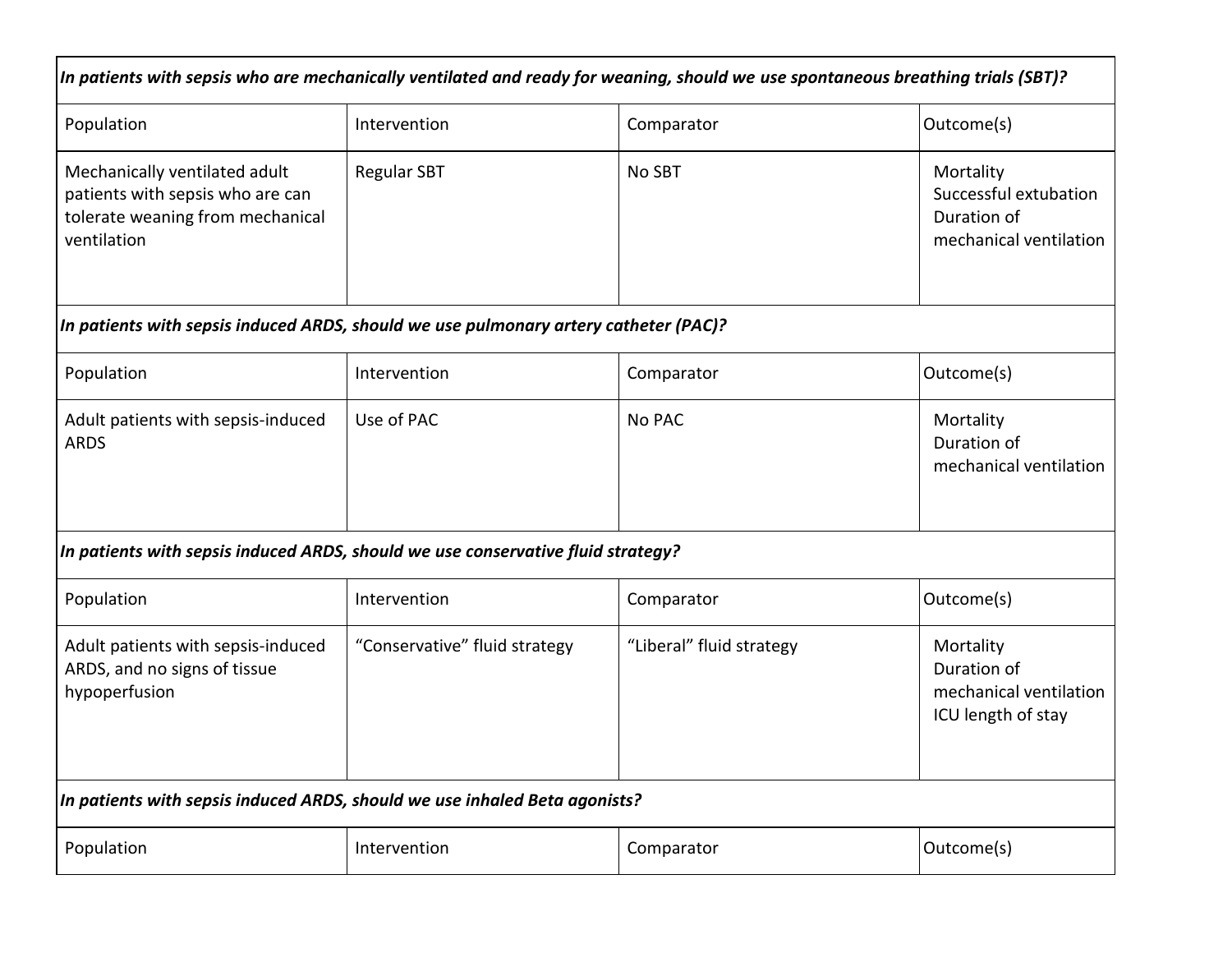| Adult patients with sepsis-induced<br>ARDS and no bronchospasm                                                        | Use of inhaled Beta agonists | No Beta agonists or placebo                | Mortality<br>Duration of<br>mechanical ventilation                        |
|-----------------------------------------------------------------------------------------------------------------------|------------------------------|--------------------------------------------|---------------------------------------------------------------------------|
| In patients with sepsis induced ARDS, should we use ECMO treatment?                                                   |                              |                                            |                                                                           |
| Population                                                                                                            | Intervention                 | Comparator                                 | Outcome(s)                                                                |
| Adult patients with sepsis-induced<br><b>ARDS</b>                                                                     | <b>ECMO/expert therapy</b>   | <b>Usual Care</b>                          | Mortality<br>Duration of<br>mechanical ventilation                        |
| In patients with sepsis induced ARDS, should we use High Frequency Oscillation (HFO) versus conventional ventilation? |                              |                                            |                                                                           |
| Population                                                                                                            | Intervention                 | Comparator                                 | Outcome(s)                                                                |
| Adult patients with sepsis-induced<br><b>ARDS</b>                                                                     | <b>HFO</b> ventilation       | <b>Conventional Mechanical Ventilation</b> | Mortality<br>Duration of<br>mechanical ventilation                        |
| In patients with sepsis induced respiratory failure without ARDS, should we use low tidal volume ventilation? $\,$    |                              |                                            |                                                                           |
| Population                                                                                                            | Intervention                 | Comparator                                 | Outcome(s)                                                                |
| Adult patients with sepsis-induced<br>respiratory failure                                                             | Low tidal volume ventilation | <b>Conventional Mechanical Ventilation</b> | Mortality<br>Duration of<br>mechanical ventilation<br>Development of ARDS |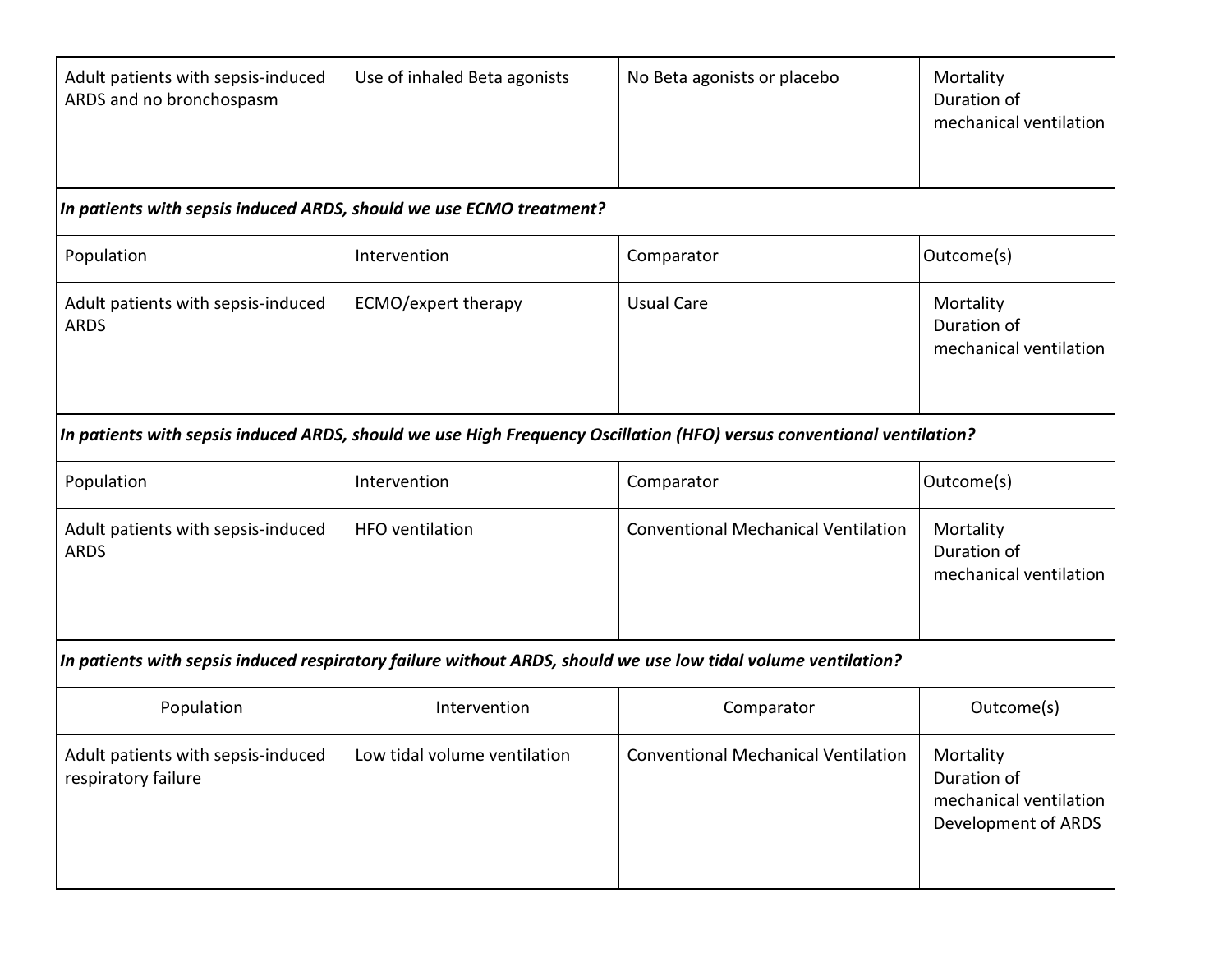| In mechanically ventilated patients with sepsis, should we use sedation targets?                                         |                                                                                 |                                                                                                               |                                                                          |  |
|--------------------------------------------------------------------------------------------------------------------------|---------------------------------------------------------------------------------|---------------------------------------------------------------------------------------------------------------|--------------------------------------------------------------------------|--|
| Population                                                                                                               | Intervention                                                                    | Comparator                                                                                                    | Outcome(s)                                                               |  |
| Adult mechanically ventilated<br>patients with sepsis                                                                    | Sedation targets "specific<br>endpoints"                                        | No targets used to guide sedation                                                                             | Mortality<br>Duration of<br>mechanical ventilation<br>ICU length of stay |  |
|                                                                                                                          |                                                                                 | In patients with severe ARDS who are mechanically ventilated, should we use neuromuscular blocking agents?    |                                                                          |  |
| Population                                                                                                               | Intervention                                                                    | Comparator                                                                                                    | Outcome(s)                                                               |  |
| Adult patients with sepsis induced<br><b>ARDS</b>                                                                        | Neuromuscular blocking agent                                                    | Placebo                                                                                                       | Mortality<br>Ventilator-free days<br>ICU-acquired weakness<br>Barotrauma |  |
|                                                                                                                          |                                                                                 | In patients with sepsis and indication for hemodialysis, should we use CRRT versus intermittent hemodialysis? |                                                                          |  |
| Population                                                                                                               | Intervention                                                                    | Comparator                                                                                                    | Outcome(s)                                                               |  |
| Adult patients with sepsis and acute<br>kidney injury requiring dialysis                                                 | <b>CRRT</b>                                                                     | <b>IHD</b>                                                                                                    | Mortality                                                                |  |
| In patients with sepsis and AKI with no indication for hemodialysis, should we use renal replacement therapy versus not? |                                                                                 |                                                                                                               |                                                                          |  |
| Population                                                                                                               | Intervention                                                                    | Comparator                                                                                                    | Outcome(s)                                                               |  |
| Adult patients with sepsis and acute<br>kidney injury without indication for<br>hemodialysis                             | Renal replacement therapy (early<br>initiation of renal replacement<br>therapy) | No dialysis                                                                                                   | Mortality                                                                |  |